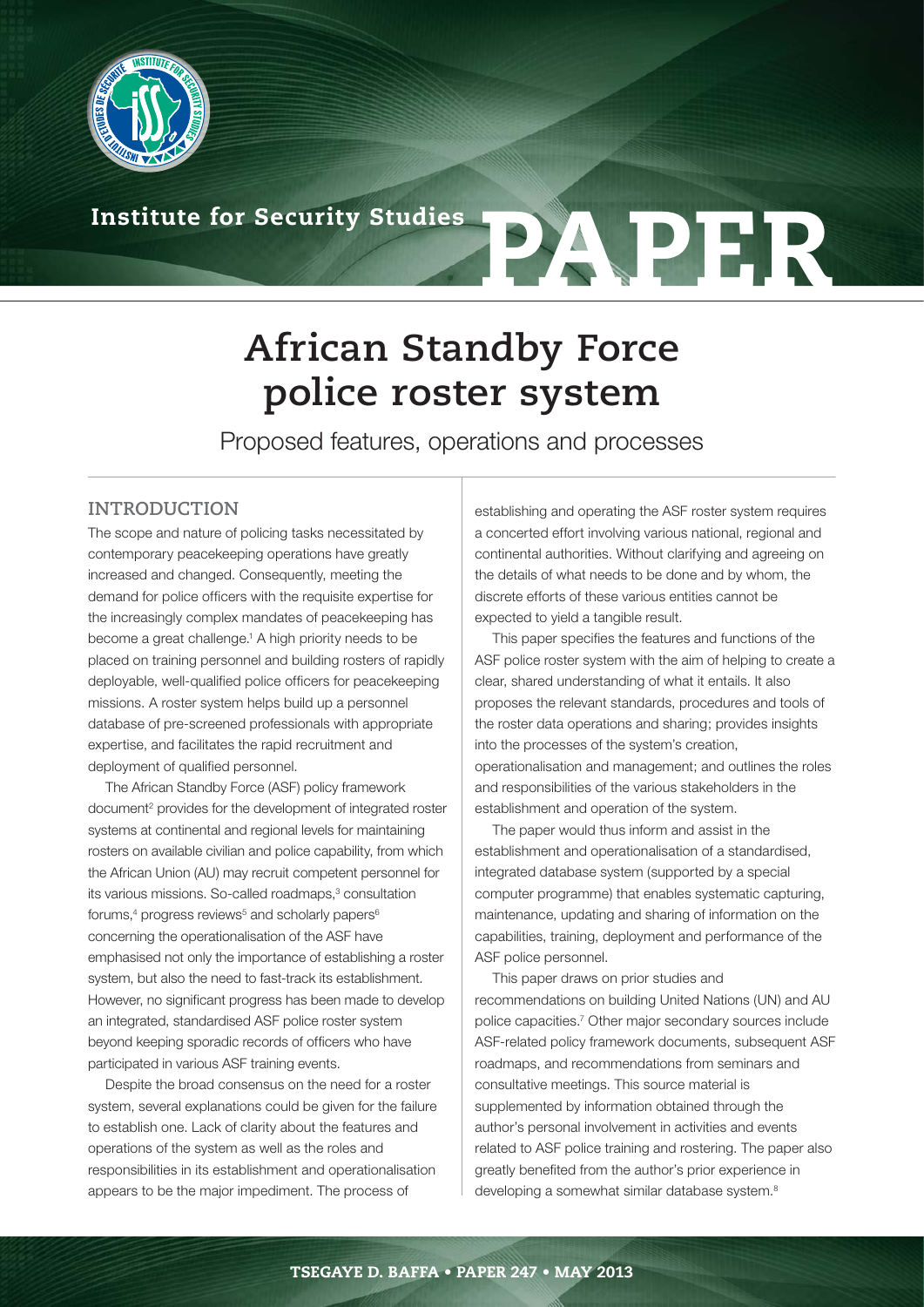#### **INTERNATIONAL POLICE IN UN PEACEKEEPING OPERATIONS**

Peacekeeping operations have evolved and adapted to meet the emerging challenges of the peacekeeping environment. They have developed into what are now referred to as 'complex peace operations'.9 Contemporary peacekeeping operations are described as multidimensional, multifaceted and multifunctional endeavours that combine military, police and civilian capabilities, and involve a range of organisations, including the UN, regional organisations, NGOs and other non-state actors.10 The principal areas of complex peace operations consist of expanded policing tasks, justice, corrections, mine action, and disarmament, demobilisation and reintegration.<sup>11</sup>

Multidimensional peacekeeping also requires the involvement of civilian experts to support various aspects of the operations, particularly in areas such as political affairs, human rights, gender issues, reintegration and rehabilitation, as well as civilian mission support functions. As a result of this extensive range of expertise necessitated by complex peacekeeping missions, the demand for enhanced systems that help in the recruitment and selection of police and civilian experts has also increased. Hence the efforts to establish and operationalise effective roster systems that ensure easy identification and rapid deployment of suitable personnel.

Although police personnel have been involved in UN peacekeeping operations since the early 1960s,<sup>12</sup> the scope of the police function has increased dramatically over the last two decades<sup>13</sup> following increasing rule-of-law activities in peacekeeping operations. The police role in the peacekeeping environment has grown from its traditional monitoring and advising functions to institution building of local police services and interim law enforcement.<sup>14</sup>

The *Handbook on United Nations multidimensional peacekeeping operations* outlines the following police activities in peacekeeping: advising and reporting; reforming, restructuring, training and strengthening local police institutions; educating the public; community policing; electoral assistance; disarmament, demobilisation and reintegration; building new police institutions; and executive law enforcement.

Associated with this expansion of police roles, the number of police officers deployed in peacekeeping operations has dramatically increased over the past 15 years.15 In 1994 there were 1 677 UN Police (UNPOL) deployed in peacekeeping operations.16 This figure had increased to 5 840 in 2000, and in 2011 there were 14 233 police officers deployed. From 2004 to 2011 the number of police officers deployed grew by an annual average rate of 11,63 per cent.17

In addition to the expanded role played by the police, the mandated tasks of the police have also become more complex and multifaceted.18 'The growing demand for international police and increasing complexity of their assigned tasks stem from the recognition of two things: that rule of law is fundamental to lasting and selfsustaining peace, and that competent, professional police – international and domestic – are essential to rule of law'. 19 At the same time, meeting the demand for thousands of police officers with the required level of competency has become a greater challenge.<sup>20</sup>

Police officers deployed in peacekeeping missions are usually seconded by member states, and a small proportion are at times directly recruited by the organisations that carry out the missions, such as the UN, the AU and the European Union (EU). Police officers seconded to UN peacekeeping missions are normally law-enforcement personnel on active duty in their home countries. While on deployment they remain members of their own national establishments but serve under the operational control of the UN, and conduct themselves in accordance with the international character of their mission.<sup>21</sup>

There are two main types of police deployed to peacekeeping operations: formed police units (FPUs) and individual police officers (IPOs). UN FPUs are defined as 'cohesive mobile police units providing support to United Nations operations and ensuring the safety and security of United Nations personnel and missions, primarily in public order management'.22 Durch and England describe FPUs as 'well-armed officers whose job is to meet law and order threats that require more muscle than the average patrol officer can muster, but used with more precision than a military response often allows'.<sup>23</sup>

An FPU comprises 120–140 officers, who are deployed as national contingents and paid by their own governments according to their own national rank and salary scale. However, in a manner similar to formed military units, countries volunteering FPUs are reimbursed by the UN.24 Detailed guidelines that specify the roles, structures and standard operational procedures of FPUs are provided in the UN policy document for FPUs.<sup>25</sup>

IPOs are specialised officers often deployed as members of observer missions or for advisory, reform and capacity-building functions.26 They are considered to be experts and, unlike the FPUs, are paid monthly mission subsistence allowances by the UN.<sup>27</sup> Complete information on the selection, deployment and administration of IPOs are provided in the Guidelines for United Nations police officers on assignment with peacekeeping operations.28

The recruitment and deployment of UN police officers are coordinated by the police division of the UN's Department of Peacekeeping Operations (DPKO). This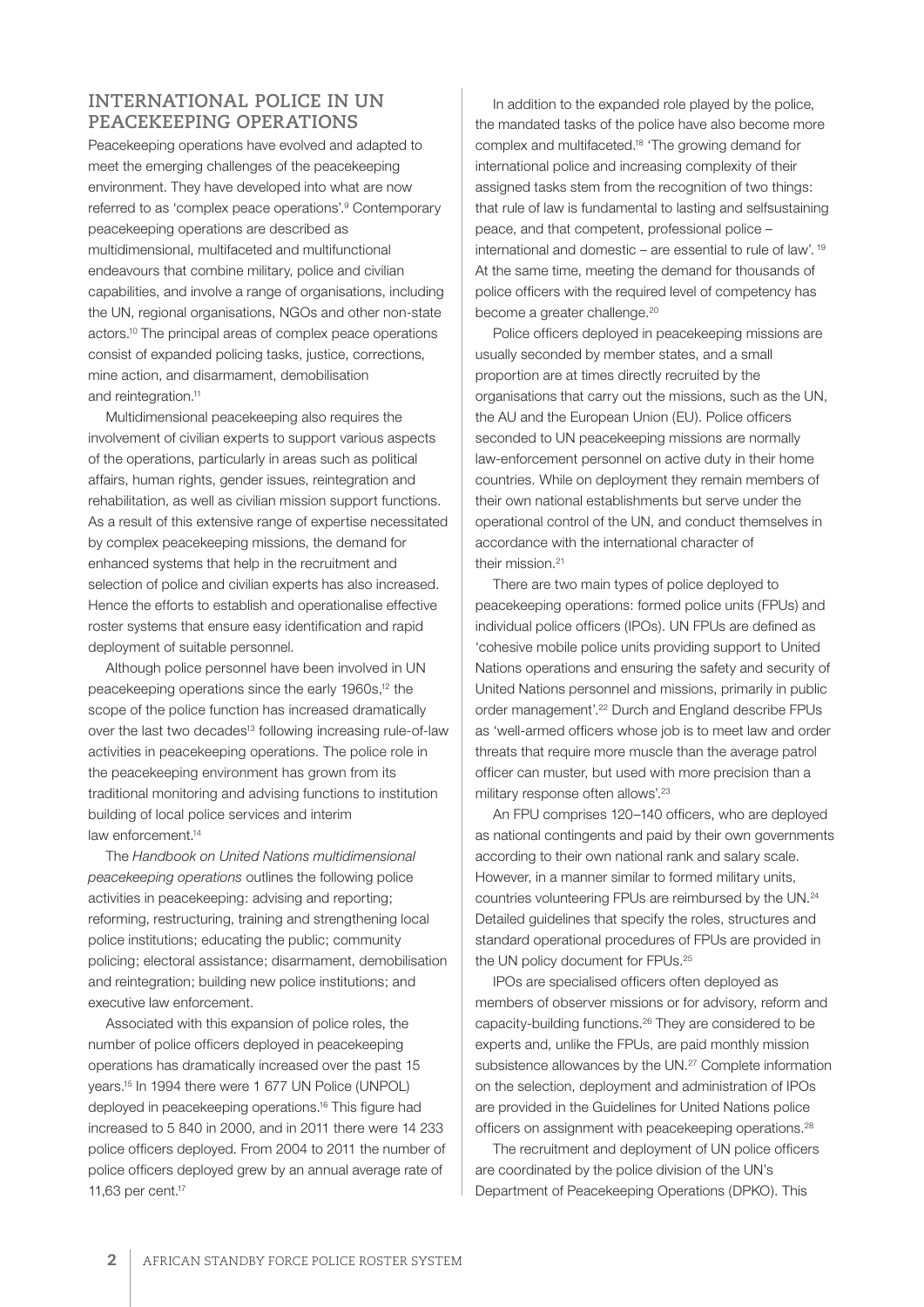division is responsible for ensuring that candidates for peacekeeping operations meet certain minimum UN standards, which are determined through an assessment and selection mechanism in collaboration with the member states that nominate the candidates. However, the system for recruiting and deploying UN police, especially IPOs, has been criticised for failing to deliver quality personnel to peacekeeping missions quickly and efficiently.29 Of the major shortcomings observed are uneven levels of qualifications among the police personnel seconded by member states; huge mismatches between missions' needs and the skill sets of seconded personnel; and lengthy deployment times (about nine months on average).30

Although it has declined over time, the proportion of nominees who fail to meet the police division's minimum selection standards has been significant, which in addition to imposing undue burdens on the police division, also means that the high rejection rate 'reflects badly on those states that offer unqualified candidates'.<sup>31</sup> Furthermore, as the assessment and selection system is based on screening out incompetence, it does not necessarily identify the specialised skill sets demanded by the missions and cannot guarantee to identify and select the best personnel.<sup>32</sup> As a result, it has become imperative to develop a system that enables one to pre-identify, pre-qualify and pre-train police officers for peacekeeping missions.

Establishing both a standing and reserve capacity is one of the key recommendations to resolve the challenges for rapid police deployment. The first involves creating 'a large standing cadre of police and rule of law experts to help plan, deploy, and fill key leadership posts of new missions in their critical first year and provide support to other, ongoing peacekeeping operations'.33 This requires recruiting and maintaining a specific number of personnel at the DPKO headquarters.

The second involves maintaining a sufficient number of pre-screened and pre-prepared standby personnel in the member states, who could be deployed at short notice when the need arises. This requires establishing and managing rosters of qualified police officers for various peacekeeping assignments. The standing and reserve capacities would comprise highly skilled IPOs as well as senior police leaders who would assist in filling senior mission positions. These could be officers nominated by countries for deployment and officers who individually volunteer to serve in peacekeeping missions, including retired or former police practitioners.

As a result of these recommendations, the UN DPKO has started building a standing police capacity (SPC). The UN SPC is a team of specialised police experts in the areas of 'police reform and restructuring, training, investigations, analysis, planning, legal affairs, public order, community

policing, budget and funds management, gender affairs, transnational crime; information and communication technology; human resources; detentions, and logistics.'34 The SPC is meant to fill the capability and capacity gaps that exist to recruit and deploy police specialists in a timely and ordered manner for new peacekeeping missions.35

**Although police personnel have been involved in UN peacekeeping operations since the early 1960s, the scope of the police function has increased dramatically over the last two decades**

Being the first UN police officers deployed to new UN peacekeeping missions, the SPC team members provide start-up capability for the police components to ensure the immediate and longer-term performance of the components.36 In instances when they are not required to provide start-up capability in new UN peace operations, SPC members are deployed strategically to provide time-limited and targeted advice, expertise and assistance in the field of institutional law-enforcement capacity building to DPKO-led missions.<sup>37</sup> They are deployed as a cohesive team and rotated from one mission assignment to another for durations ranging from one to four months.<sup>38</sup>

As well as providing rapid deployment and reliable mission start-up capability, the standing capacity is deemed beneficial in many ways. These include 'specialised training and vetting, familiarity with UN goals and procedures, eventual experience with multiple missions, and greater institutional memory and expertise'.39

#### **ASF POLICE IN CONTEXT: AN OVERVIEW**

The prevalence of peacekeeping operations is greater in Africa than any other continent. Just over half (51,56 per cent) of the UN's peacekeeping missions implemented between 2004 and 2012 were in Africa.<sup>40</sup> Former UN Secretary General Kofi Annan affirmed that most UN peacekeeping missions were in Africa, 'where – I regret to say – developed countries are increasingly reluctant to contribute troops'.41

For decades, Africa has been plagued by violent armed conflicts that have hampered human security and development, and caused Africa to be pictured as 'a continent in turmoil'.42 Most of the conflicts on the continent are of an intrastate nature and involve state and non-state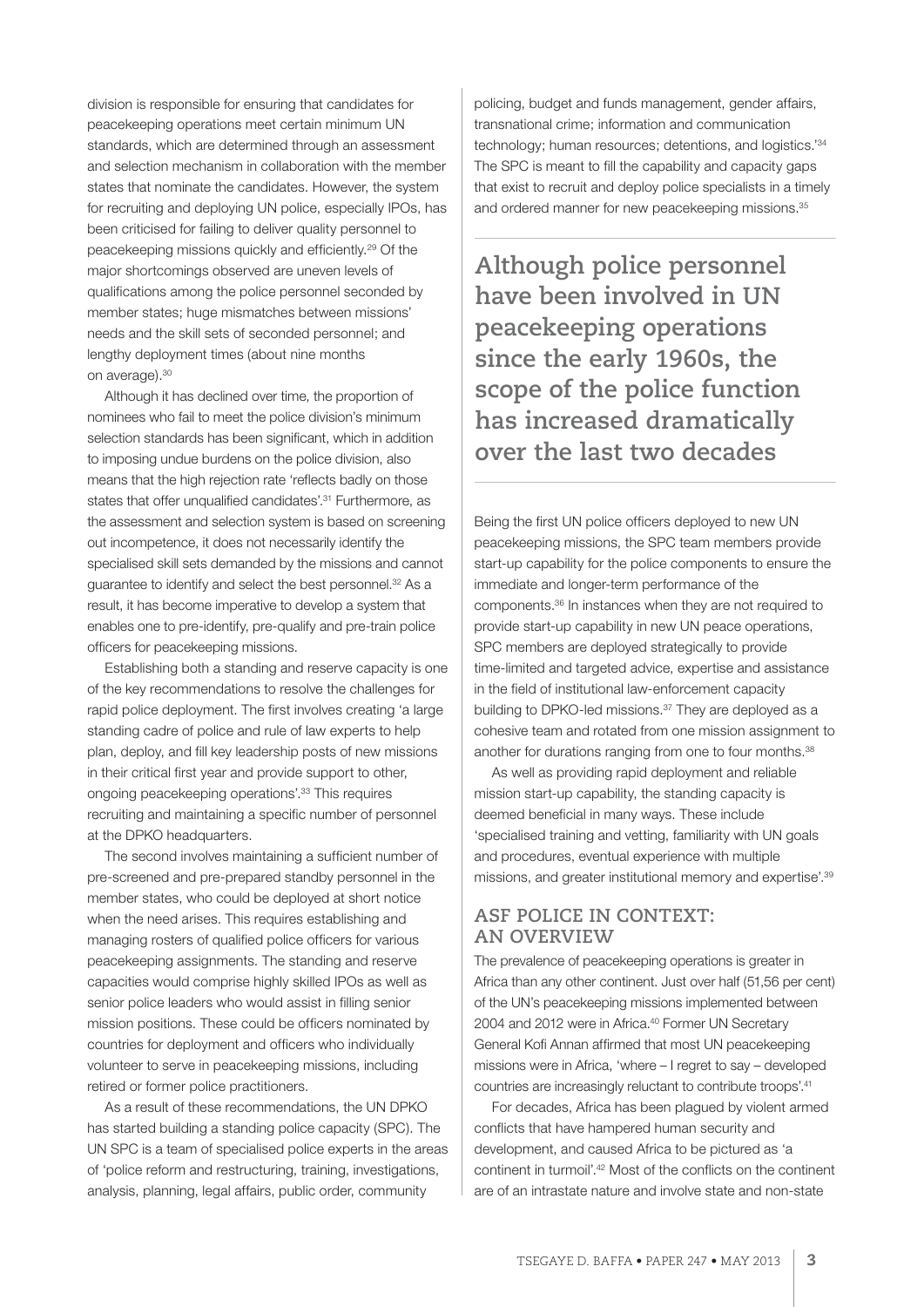actors of various kinds.<sup>43</sup> Although historical legacies can be traced in some of the conflicts, it is generally accepted that African conflicts are linked to endemic poverty, economic inequality and exclusionary political configurations.44 Religion, detrimental legacies of colonial rule and ethnic dynamics are also often cited as being the root causes of conflicts in some regions and countries of the continent  $45$ 

It is broadly believed that 'Africa will continue to witness violent conflicts and serious political upheavals,'46 probably increasing in magnitude. According to Adano and Daudi, 'recent predictions suggest an increase of 54 per cent in armed conflict in sub-Saharan Africa by 2030 compared to the 1980–2000 period'.<sup>47</sup> A report published by the Centre for Strategic and International Studies' Africa Program, which assesses risks to stability in sub-Saharan Africa, identifies the nature and magnitude of vulnerability to conflict and instability in ten sub-Saharan countries.<sup>48</sup> According to the report, such instability may include war, widespread ethnic violence and even the disintegration of the state in some contexts such as Sudan and the Democratic Republic of Congo.

The factors that point to continuing conflicts include socio-economic challenges and injustice; increasing religious tension and intolerance; state fragility or weakness; and the failure to consolidate democratic forms of governance in many parts of the continent. Consequently, states that have introduced supposedly better forms of governance intended to address historical problems in the national political arena (Ethiopia is an example) are still susceptible to emerging forms of interethnic or inter-group conflicts.49

The nature and magnitude of insecurity and conflict in Africa have engendered a need to search for Africanised solutions in addition to ongoing international peacekeeping arrangements. The establishment of the African Peace and Security Architecture (APSA) by the AU was a fundamental stepping stone in the pursuit of African solutions to African conflicts. The Constitutive Act of the AU provided the basis for this new form of African security architecture. The Act adopts the concept of the protection of civilians, enshrining the responsibility to protect human and people's rights, and the right to intervene in the internal affairs of member states. Article 4(h) of the Constitutive Act recognises the right of the AU to intervene in its member states pursuant to a decision of the Assembly of Heads of States of the Union in 'grave circumstances, namely war, genocide and crimes against humanity'.50

The APSA consists of institutional arrangements set up to provide the operational dimension to the security provisions of the Constitutive Act. These comprise the Peace and Security Council (PSC), the Panel of the Wise, the Continental Early Warning System, the ASF and the

Peace Fund. At the centre of the APSA is the PSC, a standing decision-making organ for the prevention, management and resolution of conflicts. It operates as a collective security and early-warning arrangement to facilitate the timely and efficient response to conflict and crisis situations in the continent.51

Among the key components of the APSA is the ASF, which is considered 'one of the most important – and probably the most ambitious – institutional tools' that the AU has resolved to establish.<sup>52</sup> The ASF is expected to provide the AU with the capability to respond to conflicts through the deployment of peacekeeping forces. It is intended to be a force on a high level of readiness and capable of rapid deployment in response to a request by, and under the mandate of, the AU.53 The force is to be deployed for 'a multiplicity of peace support operations (PSOs) that may include, inter alia, preventive deployment, peacekeeping, peace building, post-conflict disarmament, demobilisation, reintegration and humanitarian assistance'.54

The ASF is a reserve (i.e. not a standing) arrangement that is to be constituted through pledges from AU member states, and the Regional Economic Communities (RECs) and Regional Mechanisms (RMs). It consists of five regional standby multidisciplinary contingents with military, police and civilian expert capabilities contributed by the AU member states.55 The standby contingents will be 'located in their countries of origin and be ready for rapid deployment anywhere in Africa, and possibly even outside the continent'.56

The ASF structure, in its current preparatory stage, consists of a continental and five regional planning elements (PLANELMs). The continental-level PLANELM is organised under the AU Peace Support Operations Division (PSOD) at the AU headquarters, while the regional PLANELMs are located at the respective regional headquarters of the ASF in each of Africa's five regions. Key responsibilities of the continental PLANELM include developing a strategic headquarters capacity at the AU PSOD; overseeing and assisting the training and long-term development of the five regional forces; and setting up AU-mandated peacekeeping missions.<sup>57</sup>

Developing the headquarters capacity involves maintaining and managing a limited number of full-time specialised staff as well as an on-call individual reinforcement system. The regional PLANELMs are tasked to provide a system of regionally managed standby forces by preparing a pool of units on standby in member states supported by appropriate administrative, logistics and training infrastructures. To this end, the regional PLANELMs need to maintain a small number of full-time core planning staff with individual on-call reinforcement of other headquarters staff positions.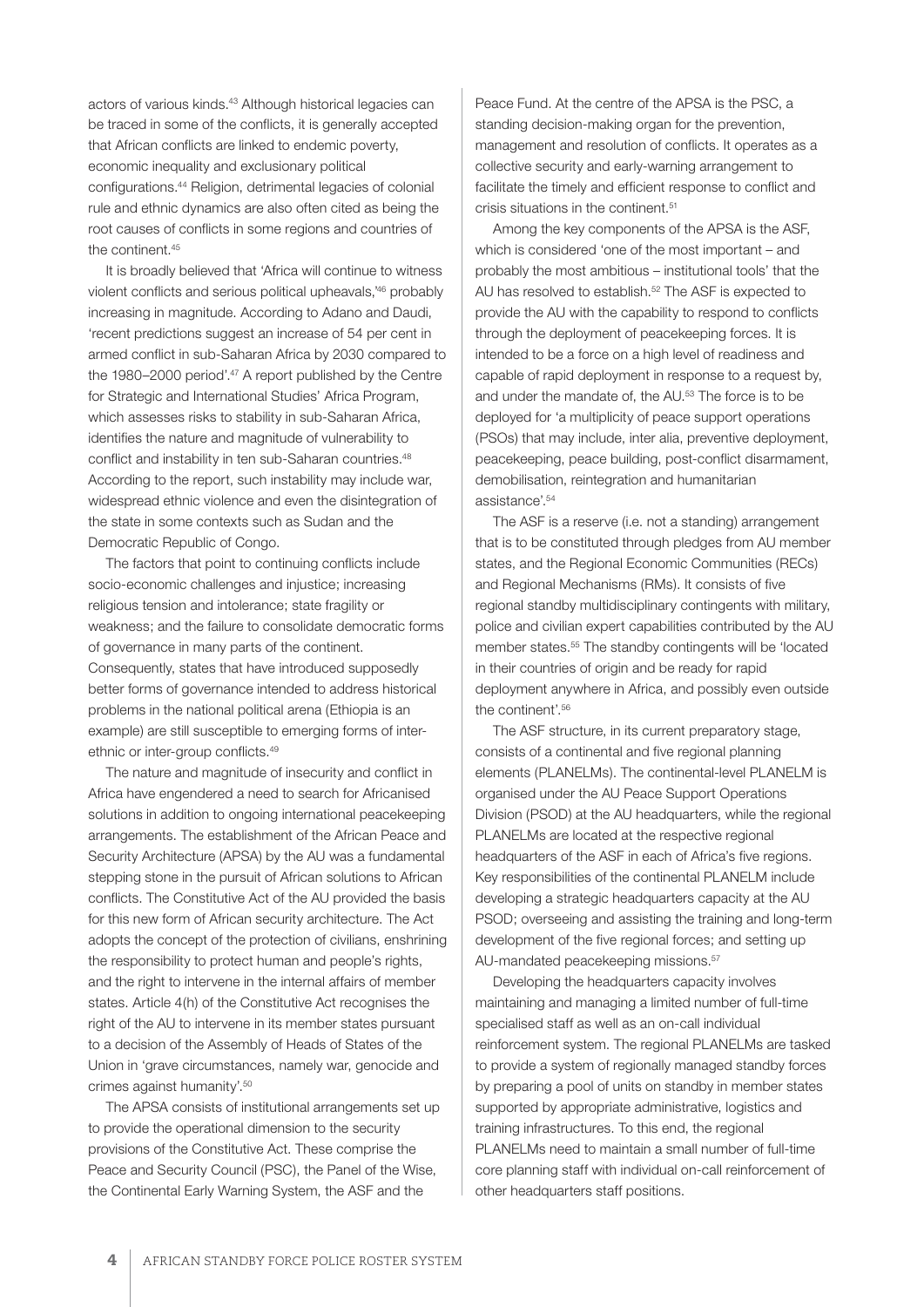The primary role of the respective RECs and RMs, to which the regional PLANELMs belong, is force generation and preparation, and the provision of planning, logistics and other related support during ASF deployment. Once deployed to a mission, ASF forces come under the AU's command and control through a special representative of the chairperson of the AU Commission, a force commander, a commissioner of police and a head of the civilian components, who are appointed by the AU chairperson.58 ASF missions are approved and mandated by the PSC within the framework of the UN Charter and the AU Constitutive Act.

The police are one of the three components of the ASF's multidisciplinary capacities. The ASF policy framework provides for two types of police standby capabilities: FPUs and IPOs. AU member states are to maintain formed units of police on standby. Based on these, the AU establishes and centrally manages a continental police standby system. The FPUs are to be deployed to missions as national contingents 'with their own equipment, including vehicles, communication systems, weapons and other special equipment required for their role'.<sup>59</sup>

According to the ASF policy framework, member states that contribute FPUs to AU missions will be reimbursed under a system similar to that of the UN, subject to necessary variations to suit AU conditions. The IPOs on standby are part of the on-call reinforcement capacities, which consist of individual officers nominated to on-call lists in order to establish the police component of peacekeeping missions as they arise. Upon deployment, the IPOs are to be paid by their parent member states, while the AU administers their travel, mission subsistence and other allowances. Currently, each REC/RM is tasked to have a standby capacity of six FPUs and 720 IPOs by 2015.<sup>60</sup>

Generally, the ASF police are to play the same roles that the international police in UN PSOs play, namely 'to help establish and maintain law and order and ensure the long-term capacity of the local law and order forces through monitoring, advice and training'.61 The specific mandate of an AU police component may, however, vary from one mission to another. In some missions, the AU police may be mandated to monitor the activities of the national police and other players, and to report on violations of human rights standards and international humanitarian laws or on breaches of provisions in ceasefire and related peace agreements.<sup>62</sup>

In circumstances involving a 'collapse of law-and-order institutions, or where the local police are either non-existent or ineffective,'63 the AU police may be vested with the executive authority to execute certain functions of law enforcement. Advisory roles are required in both executive and non-executive police missions. These are performed by police officers at all levels: political, strategic, operational and tactical. Similarly, the AU police may provide and facilitate training at strategic, operational and tactical levels, including mentoring individuals to build the operational and leadership capabilities of local police.

Police and policing are supposed to be an integral part of the policy, planning and management structures of the ASF at the levels of the AU and the RECs/RMs – both at headquarters and during missions.<sup>64</sup> Police components at the AU PSOD and the REC/RM headquarters need to create standing capability that enables them to effectively perform the planning, preparation, coordination and support functions that need to be implemented at the respective headquarters.

**Police and policing are supposed to be an integral part of the policy, planning and management structures of the ASF at the levels of the AU and the RECs/RMs** 

The police policy, planning and mission management, and the support teams that serve within the PSOD and at the RECs/RMs, are headed by a commissioner of police. The police component in an AU mission is also headed by a commissioner of police, who reports to the special representative of the chairperson of the AU Commission and may have an indirect reporting line to the AU commissioner of police in the PSOD. The basic structure of the police components in mission headquarters may include the office of the commissioner of police, deputy commissioner of police, chief of staff, chief of personnel and administration, chief of operations, chief liaison officer and chief of logistics.<sup>65</sup>

The ASF policy document stipulates that, in managing police standby and deployment, UN guidelines for police missions should be followed and modified as necessary to suit AU realities. The AU police standby arrangements should be linked to the UN Standby Arrangement System (UNSAS). Although ASF police personnel are to be drawn from their services in the respective member states, the role they are expected to play in PSOs may be vastly different from the duties they have at home. Moreover, member states may not always be able to develop all the skill sets during national service that are required for the effective implementation of mandated police tasks in different peacekeeping settings.<sup>66</sup> Consequently, the ASF policy stresses that all police officers on standby should be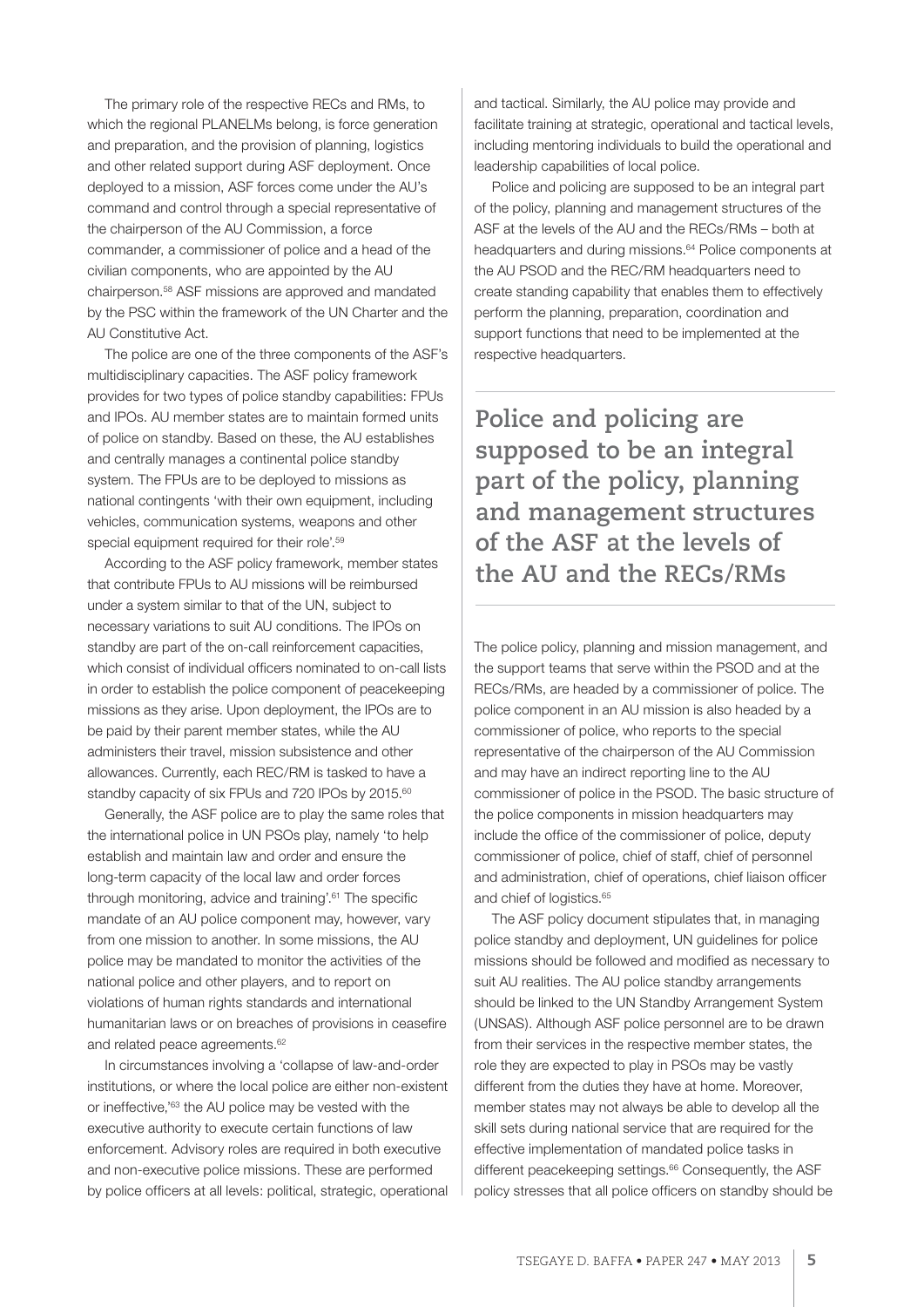trained in accordance with UN standards. The training should draw on the available UN training materials, training aids and courses, complemented to suit the specific requirements of operations in Africa.

While on standby, ASF police officers are supposed to participate in various pre-deployment activities, including training and joint exercises, organised by the respective RECs/RMs as well as the AU PSOD. To this end, centres of excellence for PSO training are being used in different regions. These centres are expected to be capable of conducting research into training; formulating guidelines for training; producing common training syllabi; and conducting control and evaluation functions.67 Member states are also encouraged to integrate and institutionalise PSO training into the regular police training curricula, including basic training, specialised training and leadership development programmes.

The kinds of PSO training suggested by the relevant ASF policy documents include tactical-level training (i.e. basic PSO training for FPUs and IPOs); operational leadership courses (for mid-level police commanders); strategic-level training for senior mission leadership; and specialised training in one or more of the specific aspects of peacekeeping operations. The demand for such diversified and institutionalised training means that it is crucial to develop a pool of police officers qualified to provide training for the peacekeeping environment. Hence the training of trainers is another important aspect of the ASF training courses.

#### **SIGNIFICANCE AND STATE OF POLICE ROSTERS**

The increasing role played by multidimensional peacekeeping has created an enormous demand for greater levels of professional expertise, in terms of both personnel numbers and quality. Linked to this growing demand is an increasing need for mechanisms that enable rapid recruitment and deployment of qualifying police officers, which an effective police roster system could provide. The UN DPKO has been attempting to address the demand by upgrading its recruitment mechanisms. This includes the development of rosters of professional experts. Alongside the expansion of existing UN roster systems, parallel initiatives to raise and deploy expert personnel in peace operations have been launched by many regional organisations, NGOs and member states. 68

The role of the Police Division of the UN DPKO is to enhance 'all aspects of recruitment of IPOs, FPUs, and civilian police experts within the police components and UN HQ staff, including the standing police capacity'.<sup>69</sup> The DPKO has professionalised key senior UN police posts in field missions, and requires more than 50 specialisations, including crime-scene management, transnational crime

operations, data analysis, police administration and community-based policing. While it increases the need for police roster management, the professionalisation of police posts would, at the same time, contribute to effective management of police roster systems. This is because such a system provides a taxonomical structure of the police tasks in peacekeeping operations and specifies the skill sets required for each post.

The DPKO-sponsored study on rosters for the deployment of civilian experts in peace operations<sup>70</sup> identifies and describes existing roster systems and practices worldwide, and narrates the lessons learnt from the practices. This study notes that developing a roster of qualified personnel is widely seen as the 'most efficient response to the increasing demand for a greater number and wider range of rapidly deployable personnel'.71 Speed, transparency, homogeneity, accessibility and low maintenance costs are among the benefits that a roster system well populated with suitable candidates could offer as a recruitment tool. Roster systems filter candidates by searching for relevant qualifications and experiences, and thereby encourage merit-based selection.

Police officers seconded to peacekeeping missions always come with widely varied skills, experience, organisational culture and philosophies of policing that reflect the realities of the police in their respective countries. In order to minimise the consequences of potential discrepancies, officers seconded to UN peacekeeping missions are expected to have gone through the standardised UN police pre-deployment training. Standby police roster systems could facilitate effective personnel planning and use of trained officers by providing a pool of personnel that can be drawn from for subsequent training and deployment.

Existing international practices and experiences of managing rosters focus mainly on civilian experts. Sometimes highly specialised police experts are included in the civilian roster systems, but in a few cases only. For example, the Swiss Expert Pool for Civilian Peacebuilding and Canada's Civilian Reserve include police officers with high levels of expertise in rule of law and security-sector reform. The UN also maintains a roster of senior police experts needed for headquarters and mission assignments as part of its civilian roster system.

Previously, the UN rostering procedure involved identifying current and projected vacancies; soliciting applicants for the positions by publishing generic vacancy announcements in the Galaxy System (the generic vacancy announcements are developed according to the generic job profiles for the functions and levels common to existing and potential field missions); placing the applicants cleared through paper-based screening into the roster; and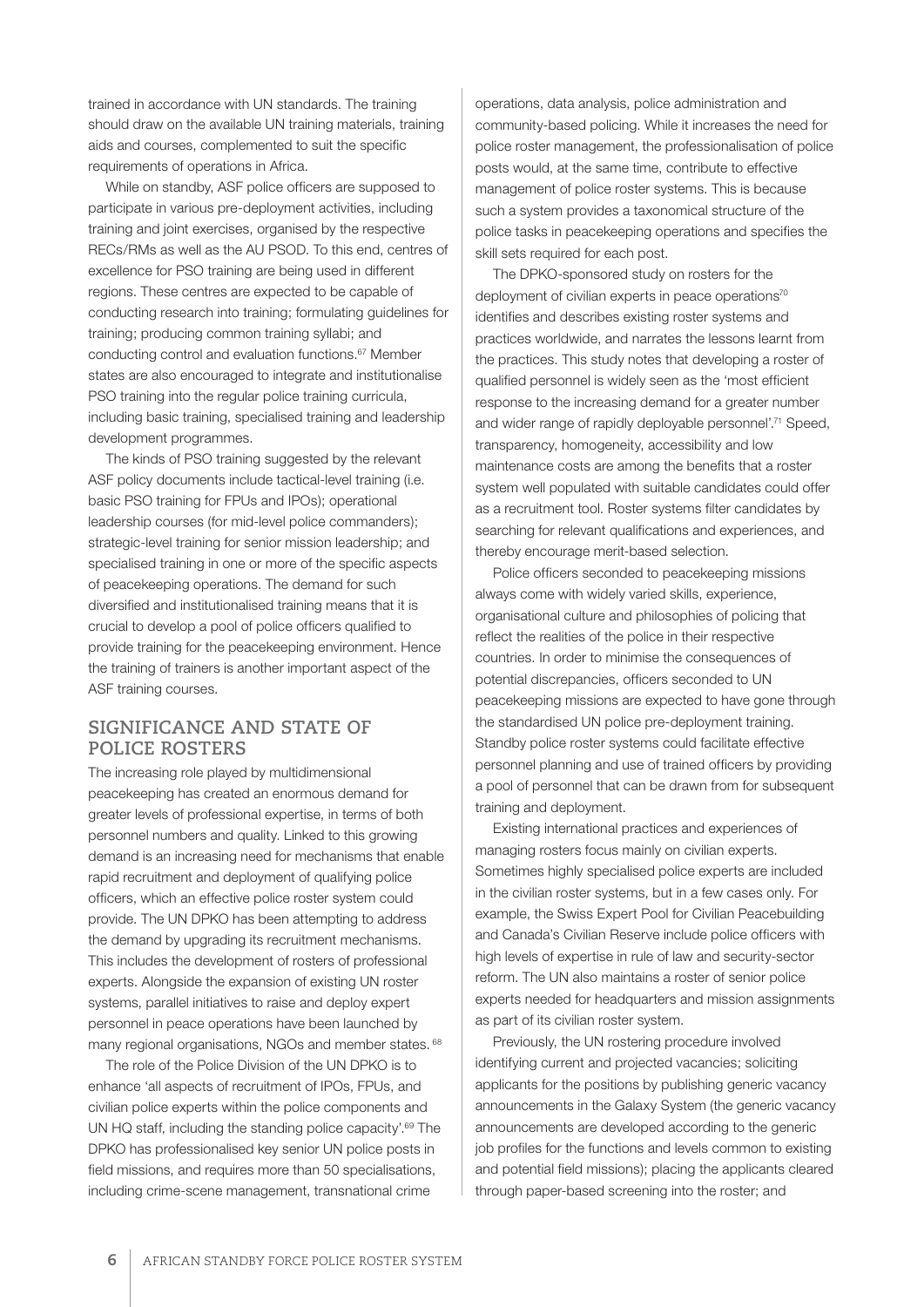applying technical screening procedures on the rostered candidates when a vacancy has to be filled.72

After the Inspira system was introduced, the roster consisted of candidates who had gone through technical screening, involving an assessment exercise and a competency-based interview, and were endorsed by a central review body for a particular position.73 Before being placed in the roster, the candidates should have indicated an interest in being considered for selection for a future similar job opening. When vacancies with the same job code arise, roster members who, in connection with a previous application for either a generic or a specific job opening, have undergone a rigorous competency- and knowledge-based assessment and vetting process, conducted by an assessment panel, may be selected without further screening procedures.

In Africa, even for civilians, there is only one organisation (the African Civilian Standby Roster for International Humanitarian and Peacebuilding Missions – otherwise known as AfDem or African Democracy) that attempts to manage a roster system. Although AfDem expresses the intention to integrate police into its roster, it is severely constrained by capacity and acceptance: 'The small size of the roster and the fact that AfDem does not offer funded deployments has limited its appeal to and uptake by international organisations.'74 Overall, police roster management for peacekeeping assignments, especially for those seconded or pledged by member states, has not become a prevalent practice yet, not only in Africa but also elsewhere. Despite the growing demand for police personnel, member states are not seen as keen to create national pools of prequalified officers. The few exceptions are the Australian Federal Police International Deployment Group and the International Peace Operations Branch of the Royal Canadian Mounted Police.<sup>75</sup>

At the heart of the impediments to operationalising standby police rosters is politics. The UNSAS, which was established as a mechanism to pledge personnel and equipment to the UN Secretariat for deployment at 15, 30, 60 or 90 days' notice, failed because 'almost no government was willing to give up the right to make case-by-case decisions whether and under what conditions to deploy'.76 Furthermore, member states were reluctant to pre-nominate and dedicate well-qualified police officers, especially IPOs and senior police experts and leaders.77 Member states find it hard to release their most capable officers, and there is no compelling obligation or incentive to do so. The lack of clear guidance and a standard operating procedure for establishing and operating a police standby roster system at national and regional levels may be another demotivating factor.

One of the major problems posed by the lack of effective police roster systems is the inability to find rapidly deployable police experts for the start-up of new missions. For the successful start-up of a new mission, therefore, it is essential to augment existing recruitment arrangements with mechanisms to fast-track the recruitment of core mission start-up personnel.78 This is why the DPKO established the SPC as an alternative to 'ensure reliable access to a cadre of peacekeeping professionals who would be able to perform core mission start-up tasks at short notice'.79

**Overall, police roster management for peacekeeping assignments, especially for those seconded or pledged by member states, has not become a prevalent practice yet, not only in Africa but also elsewhere**

If effective police roster systems that ensure the timely deployment of specialised police officers needed for start-up missions were operational, they would provide a less costly alternative to the SPC by allowing just-in-time recruitment of the specific kinds and number of police experts needed for each mission as it arises.

Besides the centralised recruitment and assignment of senior police experts by the UN and AU, heads of particular missions select from among the officers nominated or contributed by member states those best suited for various specialised assignments. Hence, mission leaders could be supported if there were effective roster systems for seconded police officers. On the other hand, member states that contribute police personnel could also benefit from establishing and managing national police roster systems.

When member states nominate police officers for secondment to UN or AU missions, they normally wish that their nominees are accepted. This may entail a sense of political patronage. However, national nominations are not always accepted because the number of positions is often smaller than the number of nominations and, more importantly, the recruiting bodies decide which of the nominations are selected on the basis of merit. Therefore, the more experienced and skilled the nominated officers are, the greater their chance of being selected.

Although the selection of candidates on the basis of merit 'provides a market-driven incentive for member states to improve the quality and suitability of their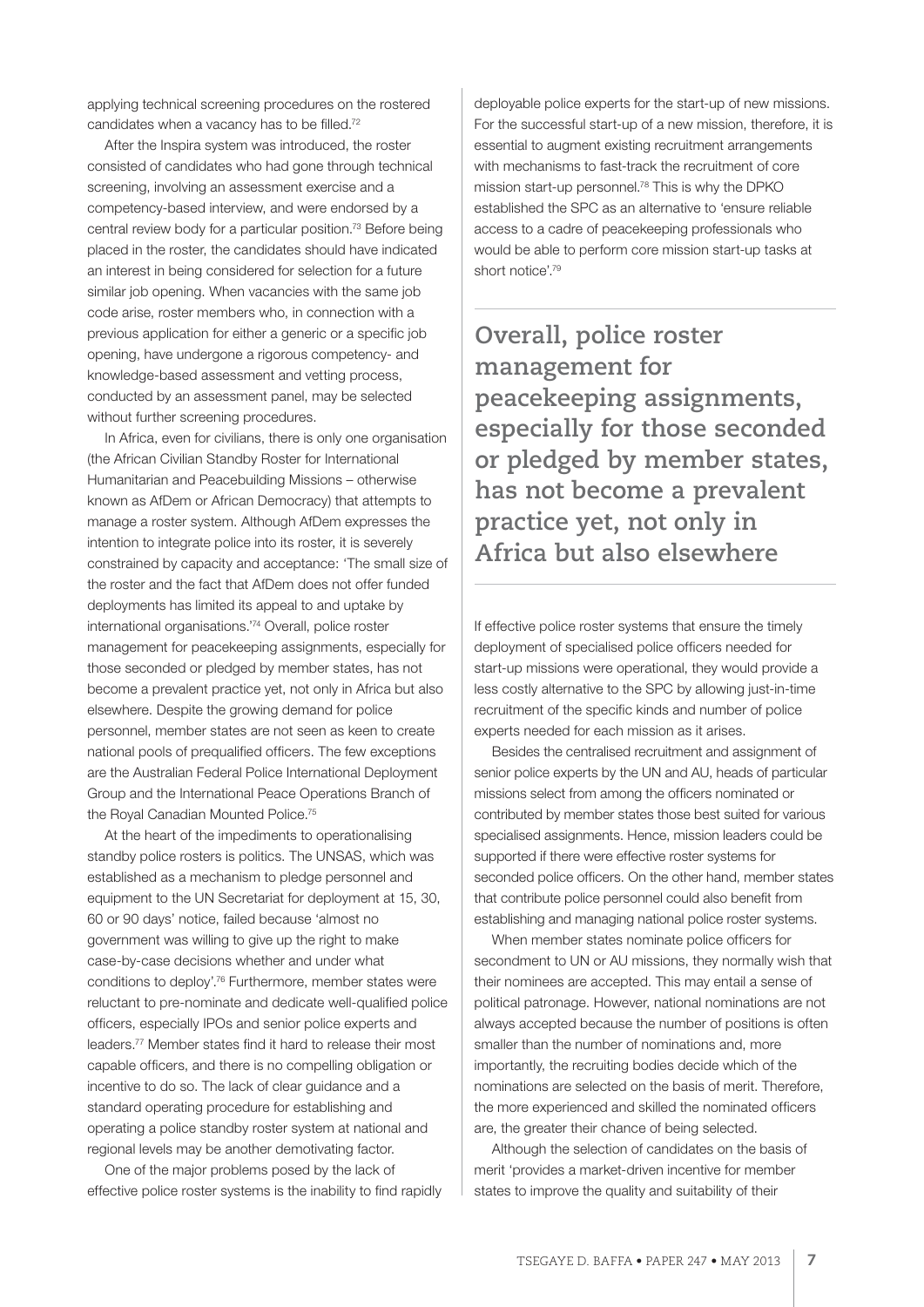candidates,'80 the establishment of national rosters will help them improve the range and quality of the candidates they submit by means of systematic screening of nominees or applications to national roster membership and efforts to train their roster members. In this manner, the establishment and effective management of police rosters would eventually benefit both sides: the contributing countries as well as the recruiting organisations.

It is widely agreed that there is a need for the ASF police roster system. The ASF policy framework document provides for its establishment. Subsequent ASF roadmaps have underlined its significance and urged for it to be quickly established. The fact that police training for PSOs is taken seriously in the course of creating the ASF capability also makes proper recording and databases of trained personnel vital. In light of this, it is important that, on the one hand, a roster of police officers who have attended PSO training is created and, on the other, that detailed information about the PSO courses taken by roster members is recorded as part of the personal profiles of each roster member. Donors supporting the ASF training initiatives (e.g. the Norwegian government, which supports police and civilian training through its Training for Peace Programme) have increasingly emphasised the role of rosters of suitably qualified personnel available for participation in PSOs.

Despite these broadly pronounced expectations and suggestions, however, no significant progress has been observed in terms of establishing an ASF-level police roster system other than the sporadic records made of training participants by some training institutions (e.g. the Institute for Security Studies) and PLANELMs (e.g. the East African Standby Force Coordination Mechanism). Databases of trained police officers are basically a list of participants who have attended the training courses, with their personal details. This is not the same as a roster system, which incorporates a wide range of relevant information, including the professionals' skills profiles and readiness for deployment. The existing lists are only useful for the ASF to the extent that they can provide inputs for the national and regional rosters to be developed.<sup>81</sup> Moreover, the process of recording and maintaining the training participant lists has been non-standardised, unintegrated and not sustained.

Going forward, the AU/PSOD will need to make a concerted effort to solicit informed support from the member states for the idea of establishing the standby roster, as well as commitment for its implementation. Proactive engagement at such a high level will be needed to push for member-state support, and that support must be leveraged into operational standards. This requires making a strong case for and systematically communicating with all stakeholders as well as selected

member states that supply police personnel. Primary targets should be member states with a better economic capacity and greater interest in African affairs. Those states may be solicited to come up with arrangements specifically designed to support police deployment to AU missions while minimising the negative repercussions for their own national policing needs. This may require setting up collaborative initiatives between police and other national institutions.

However, the moral obligation might not be successful, and member states may need to be financially incentivised. Durch and England propose that governments or police agencies should be offered retainer fees for officers pledged and placed on standby, and that the professionals are reimbursed at fixed rates for their deployment, in a manner similar to FPUs and military units.<sup>82</sup> In such a case, a binding memorandum of understanding may be signed between the AUC and the government maintaining the police reserve for AU missions. Simultaneously, the AU PSOD must plan to establish its own pre-screened reserve of individually volunteering senior police professionals, besides building a limited standing capability. These may be retired or resigned police officers who can qualify and commit themselves for rapid deployment when called upon.

#### **PROPOSED ASF POLICE ROSTER DATA STRUCTURE AND OPERATIONS**

#### *Types of roster data*

Data captured and processed by the roster system should include sufficient details about individuals registered in the system to enable easy identification of the best candidates for various peacekeeping assignments. Such details depend on the requirements set for the selection of police officers for the assignments. These include general requirements, such as age, length of service as a police officer and skills (e.g. language, driving and firearms skills), as well as specific competencies required by various categories of police peacekeeping assignments.

Personal particulars – name, date of birth, sex, marital status, nationality, address and contact details (email addresses and telephone numbers) – form the preliminary entries in the roster files. A summary list of education, training and the employment history of each roster member can be included in the roster file with a detailed CV attached or interlinked to the roster file. 'UN Police repatriated are *ipso facto* declared ineligible for future assignments', and police-contributing countries are now required to certify that seconded police officers have a clean criminal, human-rights and disciplinary record.<sup>83</sup> Candidates for roster membership will therefore be required to present a certificate of this record at home as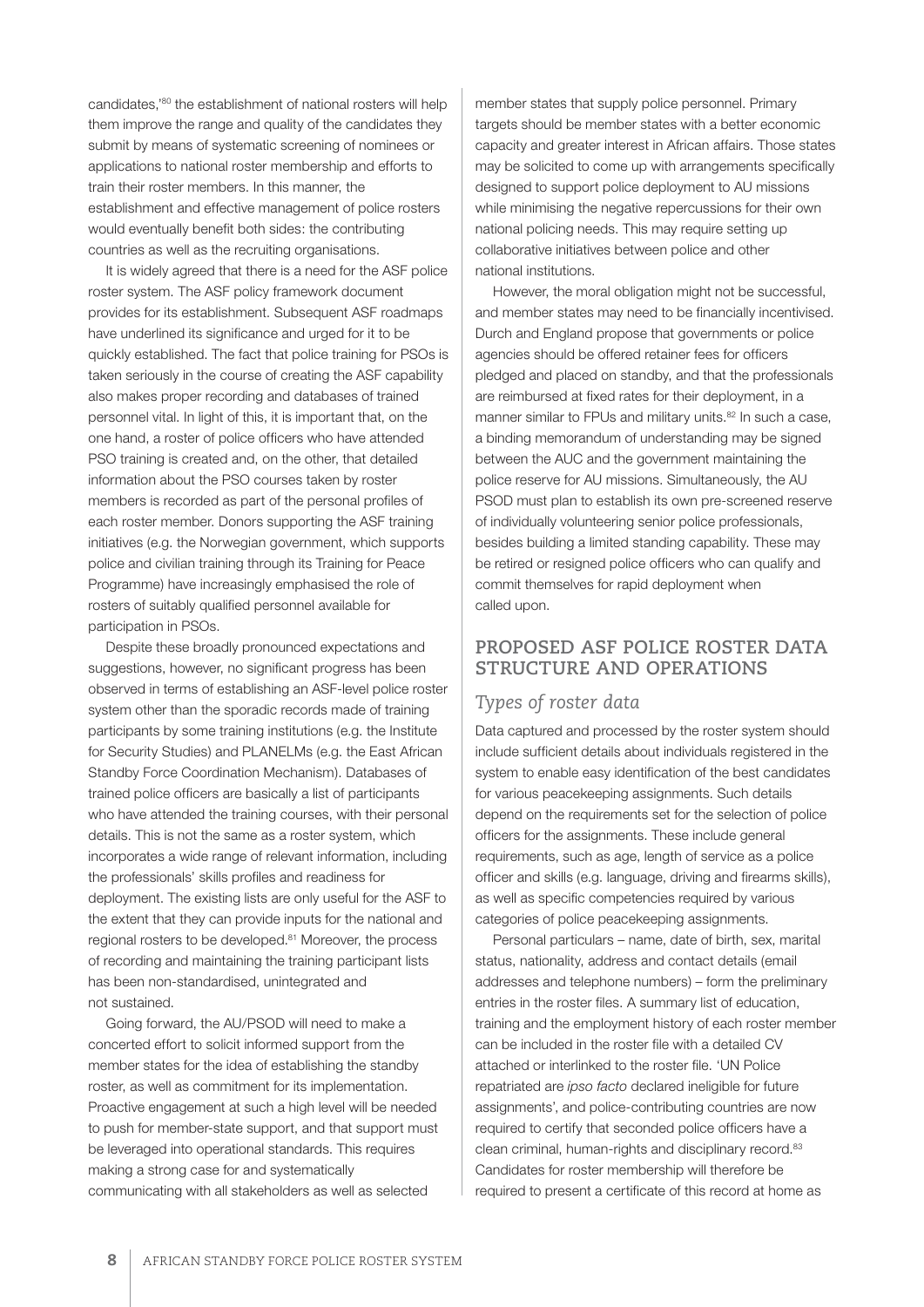#### **Figure 1** Roster data structure



well as in previous peacekeeping deployments. Such information must be captured in the roster file.

To qualify for peacekeeping deployment, police officers are normally required to pass the applicable selection and assessment test (SAT), hence roster candidates are expected to be SAT cleared. In such cases, the date and place of the test, the testing body (UN, AU, or others) and the scores attained by the candidate may need to be recorded in the roster file. Since pre-deployment training is considered crucial in the ASF context, it is important to capture in the roster system details of the training undergone by the roster members.

The information that should be recorded and maintained in the roster file may include the type, date, duration (days, weeks or months), place and the provider of all courses a roster member has attended, as well as his/her performance scores in each of the courses. If one had been deployed to a peacekeeping mission, it would be worthwhile recording the name of the mission, period of deployment, positions assumed or jobs done, performance scores, including in-mission tests, medals or certificates of awards or services, etc.

The expert profiles (skill sets) specified for different police posts or job categories in peacekeeping operations constitute the key element of the selection requirements. Profiles of specific competencies required vary according to the particular job assignment and the specific realities of each mission. Therefore, to effectively serve the purpose, a roster should be inclusive of the requirements for all sorts of police peacekeeping assignments. This makes it important to develop competency specifications for each

type of role played by different categories of police officers deployed to different types of missions.

The main police roles in PSOs include advisory, monitoring and reporting, training and capacity building, executive law enforcement, management and administrative roles. Missions that might involve the AU police are monitoring, non-executive or executive ones. The main categories of the AU police are FPUs, IPOs, police mission component leadership, and police policy, planning and coordination staff at the continental and regional headquarters of the ASF.

Identifying the required specific skill sets and recruiting police personnel who possess those skills will become critical to the AU PSOD to succeed in filling out ASF police components and carrying out their mandates. Accordingly, the PSOD may need to undertake a study of the AU police based on the experiences of ongoing AU police missions and through informed analysis and forecasts of future AU missions in order to determine the kind and number of police personnel that will be needed, and to develop generic job descriptions for various categories of police assignments. Meanwhile, the UN DPKO practices can be used as a benchmark. 'A survey of UN operations over the past two decades yields a long list of tasks for UNPOL officers, many of which require special skills and preparation'.84

The mandated core tasks of the UN FPUs include public-order management, protection of peacekeeping personnel and facilities, and supporting police operations that require the response of an organised unit or team and may involve a higher risk, such as those operations that are above the general capability of IPOs.85 Similarly, the duties for which FPUs were conceived in the context of the ASF include crowd control, major incidents response, assistance to local police in the maintenance of law and order, and security of major events.<sup>86</sup> The revised policy on Formed Police Units in United Nations Peacekeeping Operations provides police-contributing countries and other member states with clear guidelines as to what is expected of the FPUs that they contribute. It is also noted in the policy that it would be 'complemented by more specific job descriptions to assist in selection and recruitment'.87 The *UNPOL Magazine*, published in June 2012, indicates that new criteria for FPUs would be detailed in a new standard operating procedure.

IPOs in peacekeeping missions are mandated mainly to exercise law enforcement, advisory, reform and capacitybuilding functions.<sup>88</sup> In executive missions, they carry out executive policing functions as an interim measure until the local police are able to perform such functions effectively. These functions include protection of property and lives, investigation of crime and criminality, and enforcement of law and order. IPOs provide advice and operational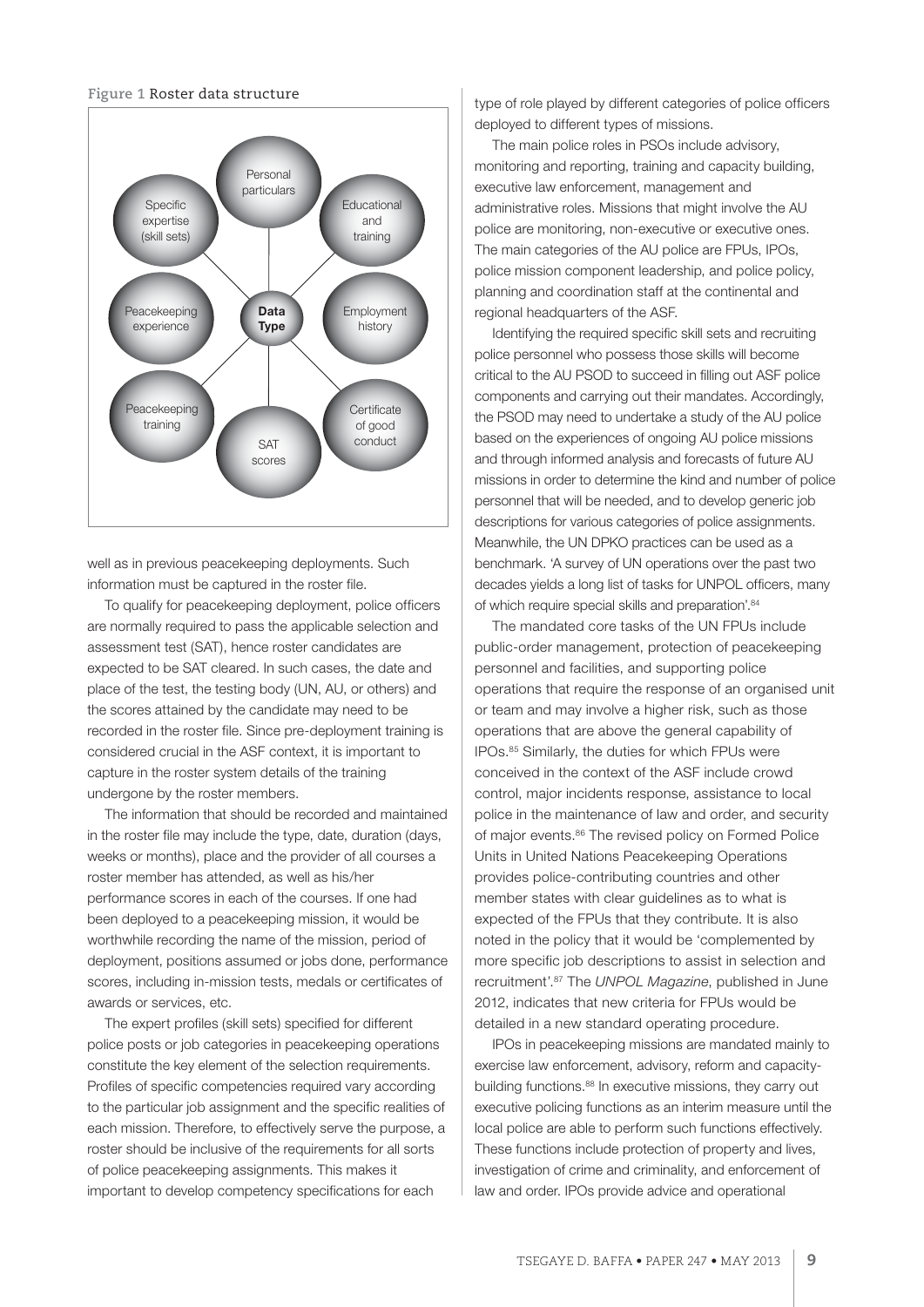support to the host-state police in the areas of public-order management, conflict management, election security and security for camps accommodating refugees and internally displaced persons.

In supporting the reform, restructuring and rebuilding of national police and other law-enforcement institutions, IPOs may be involved in the processes of vetting, training and certification of police and other law-enforcement personnel as well as changing the policy and legal framework, administrative procedures and personnel management systems. Police on peacekeeping deployment are also expected to support global security by providing the appropriate expertise to host states to deal with emerging threats from organised crime, including trafficking, terrorism and financial fraud.

Finding the right candidates for police leadership positions in peacekeeping missions is another crucial precondition for effective peacekeeping operations. The ASF police component will need high-ranking police officers (police commissioners) to lead peacekeeping police contingents in missions, to head police teams at the AU PSOD and REC/RM headquarters and to play senior advisory roles for AU special political missions. The tasks of senior police officers include assessing policing capability and capacity, assessing domestic and regional security, advising on the strategic direction of police, formulating strategic plans for police organisational development and leading police reform support processes.<sup>89</sup>

These officers are supposed to be skilled managers, able to think strategically and engage effectively with the national authorities and representatives of organisations like the UN and AU in the countries where they are deployed. On this note, member states are encouraged to contribute accomplished and experienced police managers who should be deployed within the command structures of the AU and UN police.

In short, the skill sets required by police officers are varied and many, including specialised expertise in various aspects of police tasks, managerial and administrative skills, and knowledge and skills of training and development. The UN Police Division has identified more than 40 specialisations categorised into six skill sets that are required for any given mission: management, administration, police operations/security, crime management/crime prevention, training and technical support.90

Supposing that the AU adopts UN best practices, these skill sets are integrated into the sample roster file layout form (RFLF) proposed for the ASF roster system, which is annexed at the end of this paper. Using an improvised format similar to the proposed one, records revealing whether and to what extent the roster members possess the identified skills could be maintained in the roster file.

#### *Roster data capturing*

Data capturing refers to the process of being in possession of required information – in this case, about the roster members. It involves obtaining or generating the required facts, recording the facts into the database, and preserving and updating the records. Data capturing is the primary and most crucial operation in determining the effectiveness and quality of subsequent data operations (such as screening, sharing and utilisation) – and eventually the entire value of the roster system.

The data-capturing process starts with receiving and screening applications for roster membership. It is executed by the primary repository of the roster files, which in this case it is suggested should be the national roster managers at the member-country police headquarters.

So far, at the level of national police organisations, there is no standard norm for identifying or nominating candidates for FPU membership, and IPO selection and assessment processes. The major options include the handpicking of candidates by capable authorities at national police headquarters; nominations from different departments within a national police force, often based on a quota system; or direct application by IPOs. Each of these has its own merits and shortcomings.

Handpicking and departmental quota nomination for national roster membership based on uniform criteria and standardised procedures could minimise the burden of screening for the national roster managers. However, being distanced from the roster managers, the process is subject to issues of responsibility, awareness and attention, which could lead to less prudent screening (e.g. omitting good candidates and including poorer ones). This method may also aggravate the impact of departmental patronage over the central screening process, whereby more powerful departments and authorities are in a position to exert undue influence on the selection of their chosen candidates. Populating the roster through direct applications from interested police officers based on clear specifications and direct announcements from the national roster system could reduce the degree of the external influence, but places too much of a burden in terms of screening on the roster system personnel.

In order to obtain the information required to establish roster files, all candidates, regardless of the approach followed to identify them (be it nomination or direct application), should be requested to fill in a standard application form (the ASF roster membership application form). The application form needs to be designed to ensure that the information needed against each entry in the roster file is obtained (see the annexed RFLF). A completed application form must be submitted together with a detailed CV and other supporting documents, such as certificates of training, good conduct, awards, etc.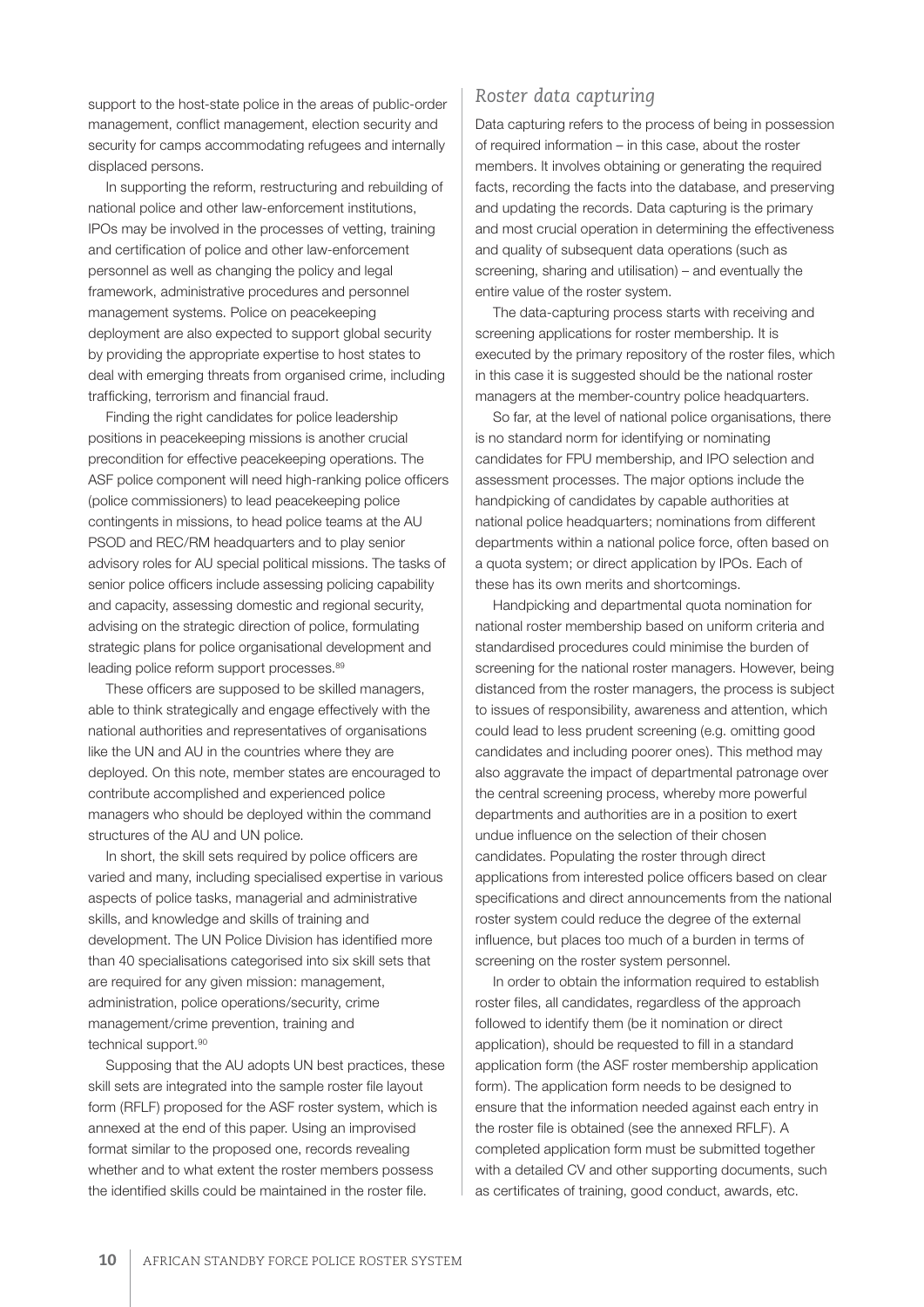Using the information provided in the application form, CV and supporting documents, entry-level screening procedures (explained below) can be applied before membership is granted. If the nominee or applicant qualifies for membership, the information in the application form and CV will be transferred to the database file. The most critical aspect of this process is translating the information into the specific skill sets and rating the competency levels, as outlined in part 9 of the sample RFLF (see annex). Once entered into the roster system – a roster file is created for a member – the records will be updated continually as long as the member remains in the roster.

To maintain the utility of the roster system, it is imperative that rosters are constantly updated. This is a must for several reasons: the changing profiles of existing members (skills, address, status, rank, experience, readiness for deployment, etc.); the need to bring in the next generation of police experts; the changing demands of peacekeeping assignments – for example, new skill sets that are needed; and the need to maintain the required roster size by replacing those removed from the roster membership on various grounds, such as termination of service, obsolescence of skills, health and age.

There are a number of options to capture the information needed to update members' roster files. Where online application and profile updating are possible, roster members can be asked to update their CV and personal data.91 They may be requested to do so either at specified intervals (quarterly, semi-annually or annually) or at irregular intervals in the event of changes to their status in terms of their profiles. To communicate these updates, a standard profile-update form specifically designed for this purpose can be used; or submission of a note about the updated profiles accompanied by supporting documents may be sufficient. Roster members can also be asked to fill in a questionnaire at specified intervals to provide updates on their availability status and newly acquired skills.<sup>92</sup>

When they attend appropriate training facilitated by the AU PSOD, ASF PLANELMs or their respective national police authorities, roster members can be asked to submit a report about the training. Alternatively, the same information may be obtained directly from the training institutions. When national police authorities organise selection tests such as UN SAT, national roster managers can arrange to receive the test scores of the roster members from the examining or organising bodies.

Regarding the roster members' status and performance during peacekeeping deployment, the members can be asked to submit in-mission and end-of-mission reports. These cover in-mission training, job assignments, discipline and conduct, performance scores, awards, as well as relevant personal experiences and suggestions.

Alternatively, such information could also be obtained through mission leaders, particularly the heads of country contingents. A specifically designed reporting format, such as a questionnaire or checklist, can be used to standardise the content of the information and to ensure simplicity of reporting.

**Facilitating quick screening**  of qualified police personnel **meeting the requirements for peacekeeping assignments is the principal purpose of the ASF police roster system**

The data entered into the roster system needs to be protected from the risk of loss and illegitimate access. Hence safekeeping of all data-storage mediums is an important aspect of the data-capturing operations. The major threats are physical damage to the storage mediums, theft of the computers and backup devices, and false information that can sabotage the reliability of the system or genuine screening of the roster members. Several simple techniques can help prevent such security threats: ensuring physical security of the database components, ensuring restricted access to the database files, storing backups of the database records and the database program safely, and maintaining hard-copy files.

#### *Screening and selection of roster members*

Facilitating quick screening of qualified police personnel meeting the requirements for peacekeeping assignments is the principal purpose of the ASF police roster system. The speed and ease of the screening and the quality of the personnel screened will be the markers of the system's quality. Therefore, one of the main considerations in the design of the roster system is to make sure that it is capable of supporting speedy screening of roster candidates as well as those registered in the roster system. The ASF police roster managers will need to apply screening operations in three different instances: screening for entry, screening for placement and screening for removal.

National roster managers are required to conduct extensive screening of candidates (nominees and applicants) before a member is placed on a register (i.e. a roster membership is granted). A thorough screening at this level (entry-level screening) is crucial, in that it helps develop a pool of preselected personnel who can be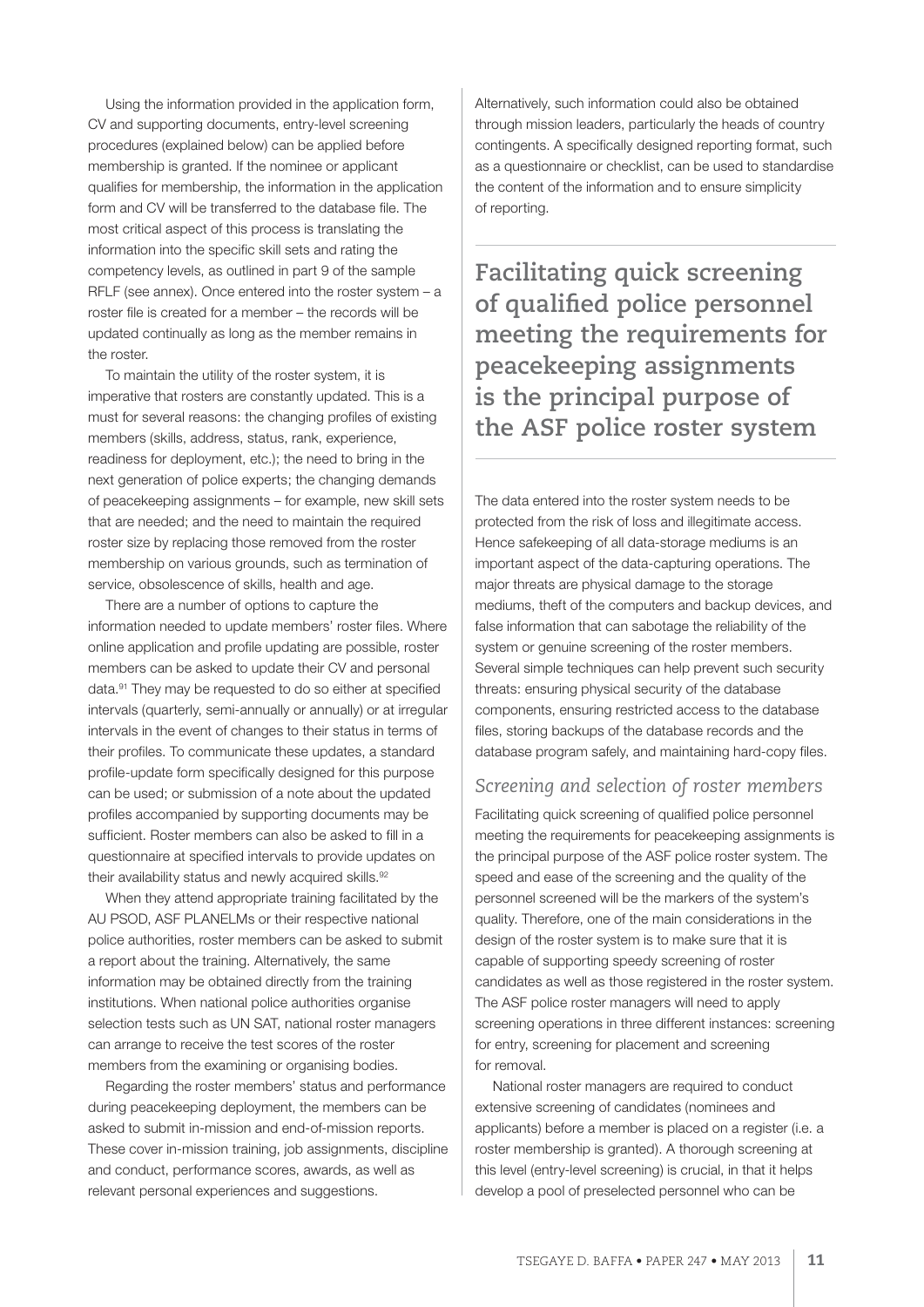drawn on swiftly, without much further screening, when a position arises. Such an ongoing initial screening of national nominees or applicants to roster membership primarily seeks to ascertain whether the nominees meet the minimum requirements set for police peacekeeping deployment.

A report on the lessons learnt in managing rosters for the deployment of civilian experts in peace operations states that 'initial screening of certain skill sets such as interpersonal skills or the validity of many résumé details, should best be done by those most familiar with local conditions, culture and standards'.93 In this regard, the national roster managers are best placed to apply effective screening and selection of their roster members.

For the entry-level screening to be effective, the minimum criteria for national roster membership need to be clearly defined and communicated. These should cover all categories of police capacities needed for peacekeeping operations, such as FPUs, IPOs, police contingent commanders, specialist police experts and senior police advisors to political missions. These criteria should be the same in all member states, and should be developed at the AUC/PSOD level. To qualify for roster membership, candidates must meet the specified requirements for at least one of the many categories of police capacities needed for peacekeeping operations.

The screening procedure entails validating the information provided in the application forms, CVs and supporting documents, and thoroughly assessing the candidates' profile against the list of specified requirements for roster membership. The experiences of existing roster systems elsewhere indicate that many techniques could be applied in the screening process in addition to paper screening. These include use of an extensive questionnaire that candidates fill in, interviews, checking references, an evaluation form or confidential questionnaire completed by immediate superiors, compulsory participation in an induction training course and evaluation process during the training, and where possible collecting performance reports from UN or AU peacekeeping operation units on those with mission experience.

The second level of screening is performed when roster members are considered for placement or deployment to peacekeeping jobs that arise. Screening at this level is driven by specific demand and involves 'strategies that seek out the best candidates for particular posts, rather than those that meet the minimum requirements only'.94 This may be done at national level by designated national selection teams with the assistance of national roster managers or at the levels of the RECs/RMs and the AU PSOD, depending on the applicable ASF policy and standard operating procedures.

The screening-for-placement process starts after a recruiting body (e.g. the UN, AUC or an REC/RM) has identified and communicated the personnel requirements for individual missions, including the number of personnel needed and job descriptions, and member states or RECs/ RMs are requested to nominate police officers for the positions in the missions. This process often involves two steps: electronic screening and technical screening. In response to a mission-specific call for personnel, the roster managers should generate shortlists of candidates worthy of further technical screening based on the post's requirements.

To identify a number of suitable roster members for a particular placement, the roster managers will need to apply automated screening procedures. This requires the ability to make use of the technological advances in database software and search engines.

Roster members who have been identified as suitable candidates through the electronic screening procedures will then be subject to a thorough technical screening to select those best suited to a particular post. The number of electronically screened candidates should normally be greater than the number of personnel required for placement so that the application of further selection processes (technical screening) would be justified. The technical screening process may include interviews, reference checking and testing – depending on the procedures of the AU/ASF police selection and recruitment processes. The authorities designated to make the selection decision carry out the technical screening – not the roster managers.

If an interlinked roster system is operationalised to allow one-stop screening of roster members at regional and continental levels (as described in the section below on roster data sharing), the RECs/RMs and the AUC/PSOD could do the screening and selection on their own without asking the member countries to propose lists of suitable national candidates. If this is not the case, and personnel information in the national rosters is not shared with the RECs/RMs and the AUC/PSOD, member states will need to either be asked to forward a list of competent candidates for final selection at the respective REC/RM or AUC level, or be allowed to do the selection themselves as per the quota assigned to each. This may be determined at policy level or as part of the requirements for specific job positions or assignments.

In cases where the final selection decisions are made at the levels of RECs/RMs or the AUC/PSOD, but roster systems are not integrated, member states may need to share the roster file records (printed copies of the RFLFs) of their candidates or nominees with the regional or continental organs who make the selection decision.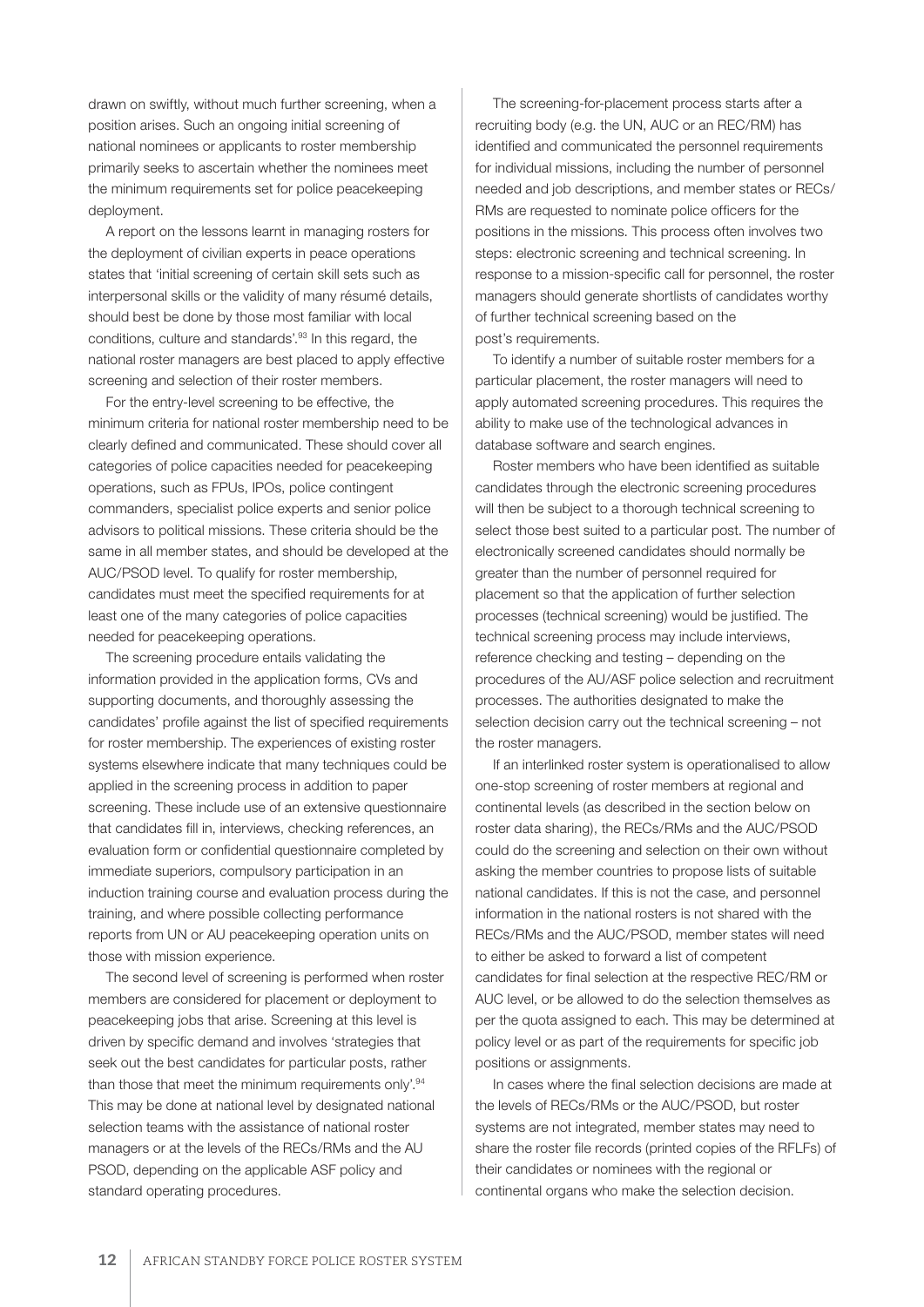Another aspect of screening concerns updating the roster by weeding out disqualified roster members. Members may be removed from a roster under various circumstances: when membership duration expires; upon failure to meet the requirements to continue as a member: and when one becomes unavailable for future deployment (for which there may be many reasons – lack of interest, change of career or employment, retirement, health problems and death). In some African countries, redeployment is not permissible in order to allow others to have the opportunity. In such cases, members should be removed from the roster when their deployment terminates. Determining the appropriate roster size, the length of stay in a roster, as well as the requirements to continue as a roster member is an important policy issue.

Roster membership allows candidates to be considered for assignment (be it direct recruitment or secondment), and recruiting organisations (such as the UN and AU) must select the best-suited candidates from the roster for each position that arises. Therefore, the number of roster members needs to be larger than the number of positions anticipated in order to allow competitive selection and assignment based on post-specific requirements. On the other hand, managing the roster involves a significant amount of cost and time, so the size of a roster must be restricted to a justifiable number. Determining the required size of similar rosters is achieved by defining the ratio of roster members to job posts.

In the case of the ASF, one must first determine the number of police officers needed to attain the ASF's required capability, and the quota expected from each regional PLANELM and eventually each member country. It appears that the full operational capability of the ASF has not yet been definitively determined. Originally, it was indicated that by 30 June 2005, the AU should have established a standby roster of at least 240 IPOs and at least two company-level FPUs. Later, however, the AU tasked each REC/RM to have 720 IPOs and six FPUs ready by 2015.

According to the DPKO's revised policy on Formed Police Units in United Nations Peacekeeping Operations, an FPU consists of a minimum operational capacity of 120 police officers; and additional command and logistics elements make up an approximate total strength of 140 personnel.95 Based on such indicators, one could estimate the total number of police officers needed for the ASF by 2015 to be 7 800 (3 600 IPOs and 4 200 FPU members).

If the AU maintains a 5:1 ratio of roster members to actual police posts, a minimum of 39 000 roster members should be maintained at continental level – on average about 722 officers in each member country's national roster. On top of this, the member countries have to contribute police officers to ongoing UN and AU missions,

and hence they need to maintain a larger database of roster members than their commitment to the ASF. The number of officers on the standby roster at any one time needs to be adjusted according to the trends in demand.

#### *Roster data sharing*

Easy access to the information maintained in the system by all its legitimate users is one of the required key features of the proposed roster system. The stakeholders that may need to have access to the information in the ASF roster system include the roster managers at national, regional and continental levels; institutions involved in the ASF police training; and other external stakeholders who may need the information for the purposes of research and analysis.

The need to share the data with roster managers at different levels in the ASF structure is apparent, as they form the group of internal stakeholders of the roster system. The training institutions need the information to understand the needs of the ASF police training and to fulfil their training needs. Because their work could contribute to shaping ASF policies and strategies, researchers and analysts in the field of peacekeeping also deserve to have access to the information.

**The best means to ensure effective sharing of the roster information with the RECs/ RMs and AUC is to make the systems interlinked and establish a web-based platform through which managers can share data**

Access to and sharing of the roster information should, however, conform to a recognised procedure. Hence a protocol will be needed to determine the privileges of stakeholders to access the information as well as the procedures for accessing and sharing the information.

The ASF policy framework provides that the AU will ensure that African standby information is included in UN standby databases, and that the detailed UN requirements for military, police and civilian standby are shared with the AU and its member states that have made commitments to the UNSAS.<sup>96</sup> This implies the existence of a deliberate intent and reinforces the need to share the standby roster information with key continental and international stakeholders.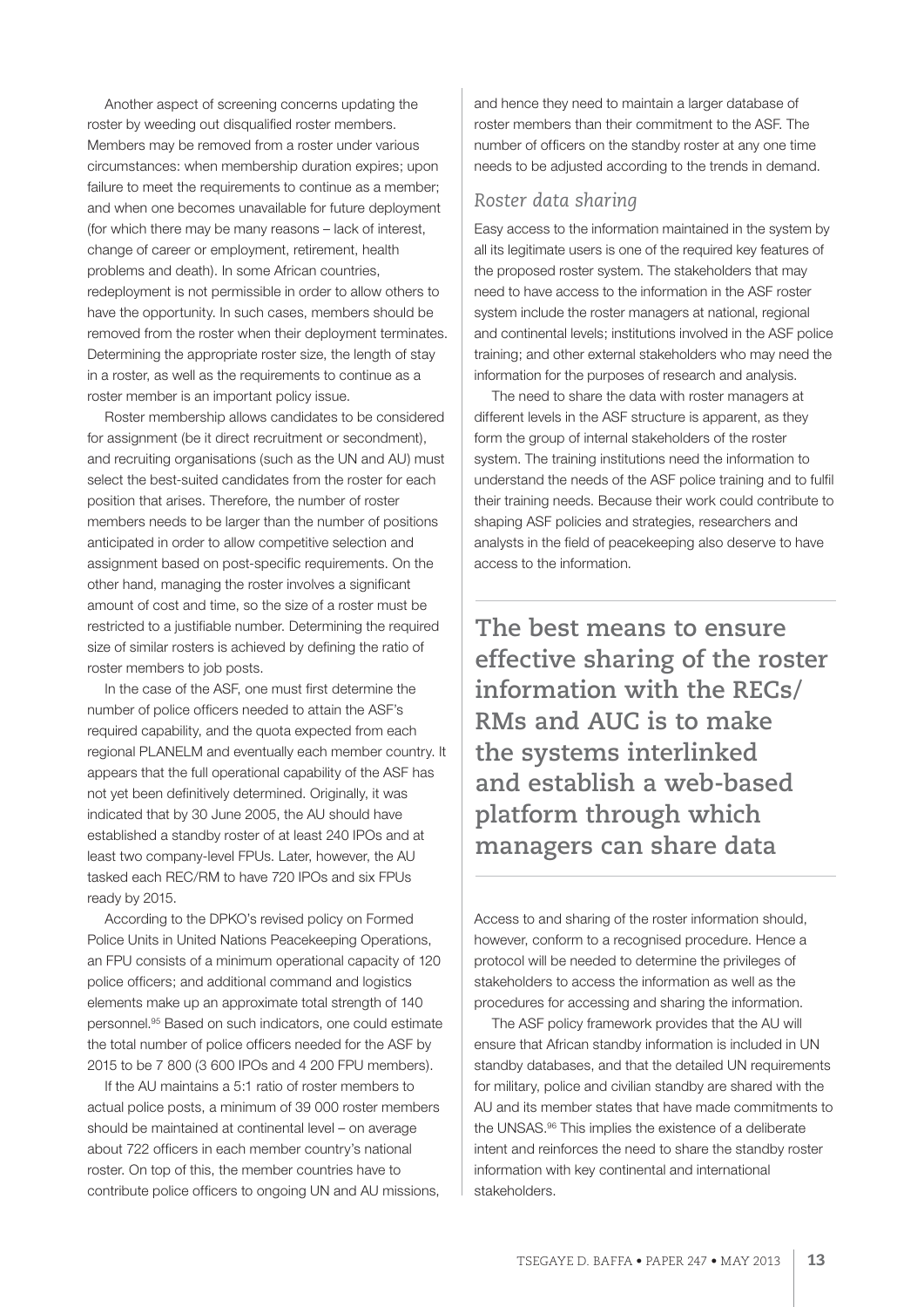The best means to ensure effective sharing of the roster information with the RECs/RMs and AUC is to make the systems (at national, regional and continental levels) interlinked and establish a web-based platform through which roster managers at all three levels can directly access and share the data in the system, but with limited privileges in terms of manipulating the original entries in the national rosters. While data entry and updating the records in the roster files may need to be restricted to national roster managers, accessing and collating the data captured in the national rosters, and screening candidates for placement based on the roster file records can be permitted for roster managers at the levels of the RECs/ RMs and the AUC.

The system should allow national roster managers to enter and alter the data on members' roster files and to execute all necessary operations of data collating and aggregation while allowing roster managers at the RECs/ RMs and AUC to have real-time access to the national databases, to read and print individual members' roster files, and to retrieve aggregated statistical data as required. This feature of the system will enable a one-stop screening of roster members at the REC/RM and AUC levels without requesting member countries to propose candidates for peacekeeping placements. The AU police roster can then become a continental one-stop roster by absorbing the other rosters at the REC/RM and national levels.

The approach that provides a common online platform and allows direct access, with different privileges and operations to roster managers at the REC/RM and AUC levels, will be feasible only if member countries are willing to share personal information. As observed from similar roster-management experience elsewhere, however, sharing detailed information among roster managers is often hampered by issues of data ownership and protection, even though it is an efficient roster growth strategy:<sup>97</sup> 'Indeed, overcoming concerns over political control and/or data protection is a central challenge for any efforts – international or inter-agency – to pooling personnel information.'98

If sharing the roster files is found to be untenable, the option is to share statistical data. The ASF policy framework appears to be pre-emptive about the challenges in terms of sharing personnel data when it states that 'alternatively, if it is impracticable to provide names, member states could also advise the numbers of appropriately trained and prepared military observers and police that they could provide'.99 The statistical report can provide summary data of the number of personnel in the standby roster system aggregated in terms of age, sex, service length, rank, types of peacekeeping training undertaken, SAT scores, language skills, driving skills, firearms skills, prior mission experience, as well as the

specific expert profile outlined in part 9 of the annexed sample RFLF. The report could also specify the number of personnel in the roster qualified for various categories of police roles in peacekeeping operations (such as FPU, IPO, specialised police expert, police contingent command and senior police advisory roles).

National roster managers will have to organise the statistics of national roster members and forward them to the respective RECs/RMs. Based on the national reports, roster managers at the RECs/RMs can generate aggregated regional statistical data and forward it to the AU PSOD. In generating the reports, both automated and manual data-compiling operations may be applied. Where a well-designed database program is installed and functional, almost all the figures needed for the statistical reports could be generated through either fully or partly automated operations. Otherwise, the roster managers should be able to generate the entries manually. The reporting may need to be done at regular intervals depending on the time frame set for updating the records in the national rosters. Standardised formats should be designed and used for the statistical data reporting.

#### **DEVELOPING AND MANAGING THE ROSTER SYSTEM**

#### *Key milestones*

Creating and operationalising the proposed ASF roster system necessitate the development of related directives and standards, and the acquisition of specialised and custom-made computer programs, equipment and expertise. It is advised that a three-stage process – designing and preparation; pilot testing; and reviewing and fully operationalising – should be followed to develop the roster system. The AUC and RECs/RMs may need to contract professional consultants to assist them in the process, particularly in developing the system standards and tools. While the system is being developed, the RECs/ RMs can concurrently train the personnel to maintain and manage the rosters at the continental, regional and national levels.

The absence of clear directives, standards and tools has been the principal impediment in the implementation of the ASF roster system. Resolving this will therefore be critical and take priority over the rest of the measures taken towards establishing the system. The following are among the key aspects that need to be addressed:

■ *The system's standards*: detailed specifications of the features, functions, architecture and components of the roster system, as well as its development and management modalities, processes and responsibilities.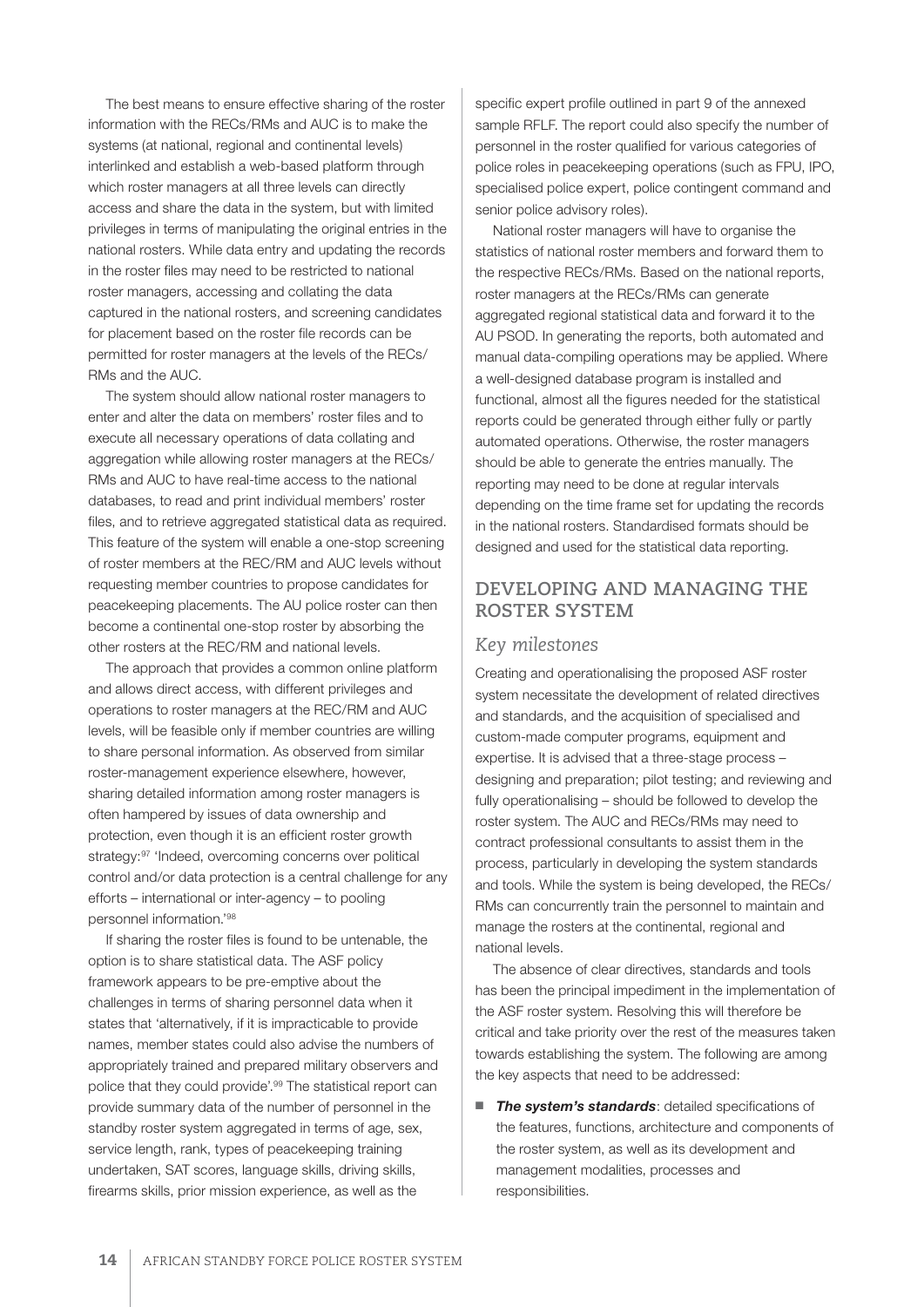- *Data operation guidelines: description of the kinds of* data captured and processed by the roster system as well as the methodologies and procedures of the roster data operations (i.e. recording, updating, maintaining, protecting, screening and sharing). The guidelines may also include data access and protocols that specify the modalities and arrangements for accessing and using the data in the roster system. The practical benefits of such detailed guidelines include ease of execution and enhanced efficiency of roster data operations; ease of training roster managers; enhanced data security; better working relationships and data sharing among roster managers at different levels; and proper access and use by external users of the roster information.
- **Data operation support tools**: standardised formats, tables and checklists specifically designed to be used for recording, storing, compiling and sharing the roster data. Examples of these include roster membership application forms, the RFLF, statistical data report forms, roster data update forms, training report templates and mission report templates.
- *Database program*: a computer program (software) particularly designed to support the data operations in line with the prescribed standards and procedures. Such a program will enable one to easily store, modify or update, collate and extract the data. The program should execute automated operations of data compiling and generating statistical data reports. In addition to these basic operations, the computer program needs to be a high-tech tool capable of assisting the three types of screening applied on roster members as well as the integrated web-based platform shared by the roster managers at national, regional and continental levels.

The standards, guidelines and tools must ensure uniformity in the operations carried out by the roster managers at different levels. Primarily, they must be related to the ASF mandate and structure, especially for the police component. They should also be relevant to the deployment needs of the UN, AU, RECs and other end-users of police capacity for peacekeeping missions. Since member countries should be using the same database to recruit for UN as well as AU missions, consistency with related UN standards and experiences should be maintained in developing the standards.

To be successful, the development of the system should follow carefully designed and implemented phases involving discrete activities. Most of these processes may need to be implemented in sequence. The main steps to be considered include the following, implemented in order of sequence:

- Conducting a detailed assessment to draw up a clear and complete picture of the system, its operations and needs, including the financial costs of establishing and operating the system. This step should cover all three levels of ASF roster management – continental, regional and national.
- Coming up with the relevant policy and implementation framework to define the key characteristics and architecture of the required roster system, and chart the detailed processes of developing the system.
- Developing a handbook of the data operation standards. The handbook may comprise the data operation guidelines, data sharing and protocols, standardised formats and tools used in the data operations. It should specify the roles and responsibilities of the key actors in the rostermanagement processes, including the national roster managers, regional roster managers (RECs/RMs) and continental roster managers (AUC/PSOD).
- Developing a specialised computer program the roster system software.
- Establishing the roster system management structures and specialised units that perform the data operations.
- Procuring and installing data operation and communications facilities and equipment.
- Recruiting and training the data operation specialists and roster managers. This is critical, especially at national level, where all data regarding the roster members is originally captured and maintained.
- Testing the system through a selective or limited implementation.
- Reviewing the system's standards and fully operationalising the system.

#### *Key actors*

The key actors with a role in the development of the ASF police roster system are the AUC/PSOD, RECs/RMs, national governments and police authorities, institutions that train police personnel for peace support operations, mission leaders and the roster members. The AUC is the principal owner of the ASF roster development and management process. It is supposed to play a range of key roles, such as policy provider, capacity builder, coordinator and data user. As a central PLANELM, the AU PSOD assumes the key responsibility to ensure not only that the systems are created, but also that the systems and their operations are standardised and integrated across the RECs/RMs and member countries.

Through its PSOD, the AUC is to develop and sanction the policy framework and operational guidelines of the ASF roster system, including defining the ASF roster membership requirements and screening criteria. These may involve determining the minimum professional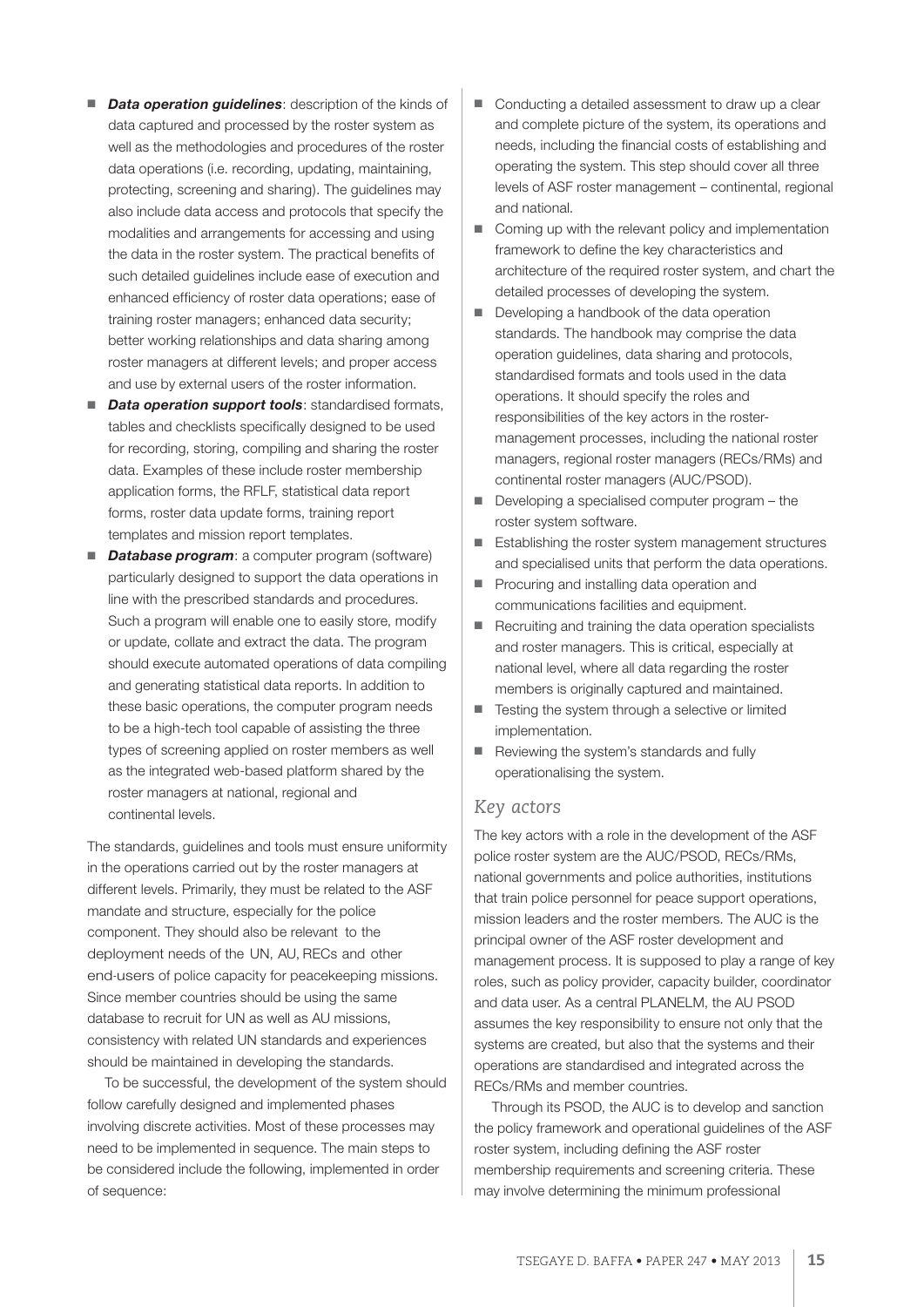requirements to serve in the AU police in general as well as to qualify for FPU membership, IPO assignments, police contingent command and senior advisory posts. This includes establishing generic as well as deploymentspecific job descriptions and specifications of required competencies for each post. The number of standby police personnel to be maintained in the regional and national rosters may also be a policy issue to be determined at AUC level.

The AU PSOD, as a mission support unit, is 'responsible for elaborating generic job descriptions and selection procedures, establishing codes of conduct, determining mission personnel requirements and supporting the heads of AU missions in selecting personnel'<sup>100</sup> for specific mission assignments. The DPKO's 'lessons learned' study has highlighted 'not only that police with relevant expertise were in very limited supply but also the importance of fully briefing participating states on changing needs and requirements'.101 Therefore, the AU PSOD is expected to regularly update the list of required police skill sets by requesting ongoing AU and UN missions to provide information on the police skill sets needed in their missions, and to share them with the RECs/RMs and member states to guide their nominations and pre-selections of officers for AU and UN SATs, as well as screening for roster membership.

Besides playing such policy-making roles, the AU PSOD may also have to take part in the roster system's operations. If the national, regional and continental rosters are interlinked, the AU PSOD will centrally manage the system and preserve and protect the continental database. Otherwise, it will organise and maintain continental-level statistical data disaggregated by region and by country. It may also need to establish and manage its own roster of high-skilled police professional volunteers, who could help fill the positions of senior police mission experts, advisors and leaders. Hence, the PSOD police component will need to create central roster management and support capabilities.

Regional PLANELMs are 'responsible for raising and maintaining the pledged units, developing the police and civilian rosters, and making the necessary arrangements for deployment'.102 They coordinate and collaborate with the respective centres of excellence and other peacekeeping training institutions. In addition, they are involved in defining training needs, organising and facilitating training and capacity-building programmes, and in policy development and implementation support. The PLANELMs facilitate communications between the AUC and member states in terms of the policies and standards related to the roster system. Like the PSOD, they will take part in the roster system's operation and management. In fact, the system needs to be managed more directly by the police components in the RECs/RMs. This may involve

#### **Figure 2** Actors in the ASF roster system



closely supporting and guiding the design and establishment of the system at regional and national levels, and if the system is interlinked, overseeing and reviewing entries into the system, collating and organising the data in the system, generating periodic reports from the system, and conducting screening and selection using the system.

Training centres, on the one hand, play the role of data generators or providers to the roster system; on the other, they are users of the information in the roster system. They keep records of their training courses (type, duration or period, learning topics, etc.) as well as the participants' profiles (names, sex, nationalities, assessment scores, etc.) and share these details with the PLANELMs or roster managers at the respective RECs/RMs and countries.

Training centres can also assist roster managers by interviewing and evaluating roster candidates and members in the course of training, where the policy and guidelines of the ASF police roster management make provision to harness this as part of the screening process. Training centres take the position of users when they need to access the data in the roster system in their efforts to identify training needs and streamline their training programmes accordingly. Therefore, there will be a need to standardise, link and harmonise the databases and relationships across training institutions and roster managers.

Similar to the training institutions, mission leaders both contribute information to the roster system and seek information from it. Mission leaders can assist in the continual updating of the rosters by regularly briefing the roster managers on the kinds of skill sets needed by police in their missions. They could also help enrich the rosters and training programmes by providing information on the performances and gaps of the personnel deployed to their peacekeeping operations. As the clients of the roster system, mission leaders will need to access and use the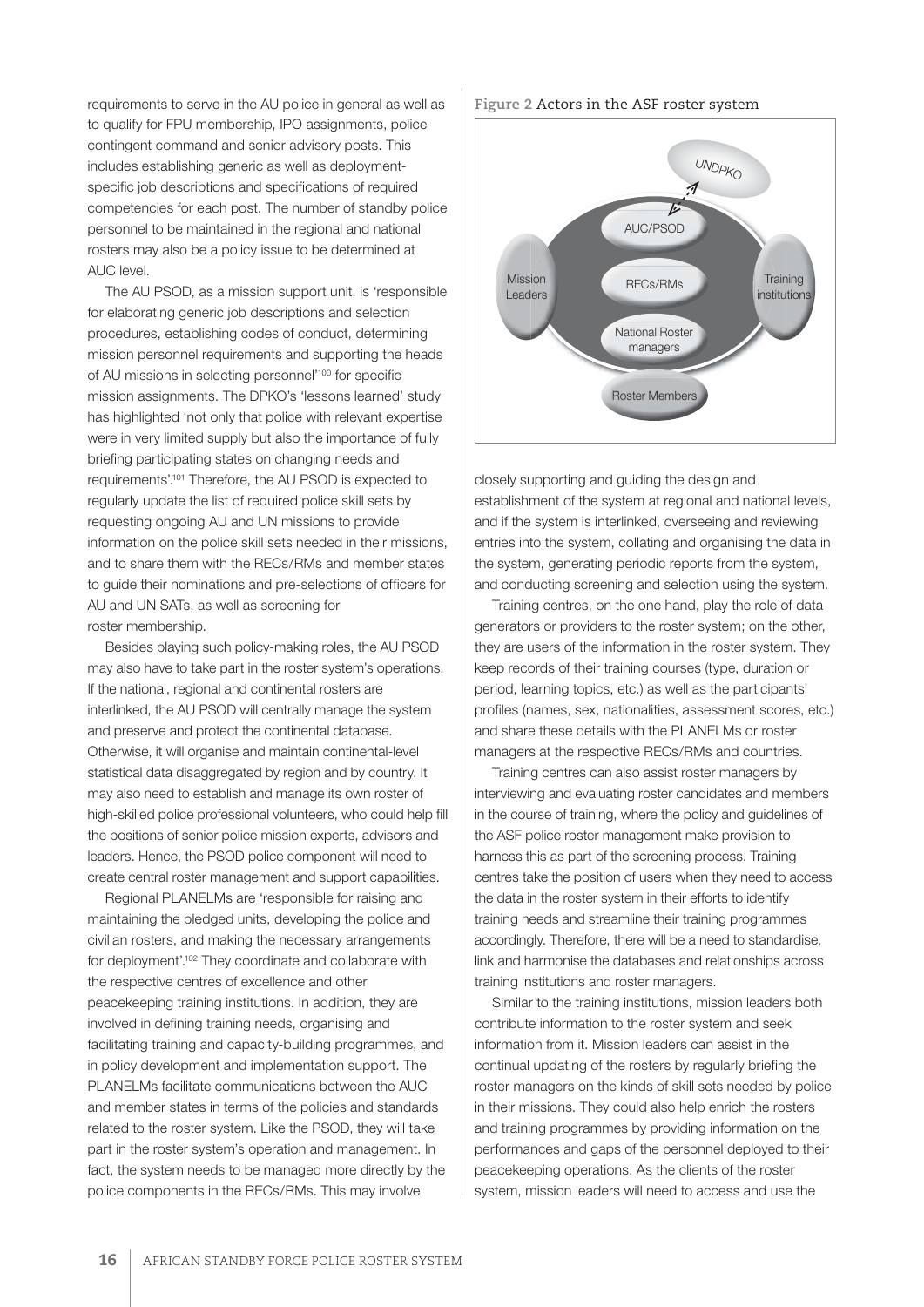roster information in the selection and placement of police officers in their missions.

Commanders of national police contingents in peacekeeping missions are the official representatives of their national contingents.<sup>103</sup> They are required to follow up on and review the professional and welfare matters of their national contingents, to ensure that their contingents adhere to the mission guidelines and standard operating procedures, and to maintain an up-to-date list of all police officers from their contingent in the mission area with details of their postings. Thus, they could assist the respective national roster managers by providing information about the assignments, personnel performance and conduct, and key lessons learnt from the missions at the group and individual levels.

The AU member states have the prerogative of maintaining databases of their standby personnel, and hence they need to commit the resources required to establish and manage the national rosters. National roster managers are the principal repositories of the roster data. They perform all sorts of data operations (capturing, storing, protecting, updating, screening and sharing data). As they generate and preserve the original records, the role of national roster managers has primacy over that of the regional and continental roster managers who rely on them. National roster managers are best placed to inform the national police personnel of the opportunities, requirements and procedures for peacekeeping deployment, and to encourage and assist them to pursue the roster membership. They facilitate in selecting and training personnel for roster membership and deployment, thereby ensuring the complete value chain of training, rostering, selection and deployment. Consequently, success in the operationalisation of the ASF roster system will depend largely on member states having sufficient capacity and mechanisms in place at national level to manage the system.

Roster members are the principal sources of the roster information. They should provide complete and accurate information in their application forms for roster membership. Once in the roster system, they should keep their profiles continually updated by advancing their skill sets and how they meet emerging requirements. They should also continually update the roster managers with the changes in their profile. Roster members should provide information about their training, including the type of course, learning topics, duration of the training, training provider, key lessons learnt or competencies gained and assessment scores. Similarly, on deployment to peacekeeping missions, roster members may be required to write reports about their in-mission training, assignments and performances, as well as key experiences, lessons and challenges. In addition to updating the members'

roster profiles, this information can be used in research and development aimed at improving police peacekeeping training and deployment.

#### **CONCLUSION**

Although Africa hosts most peacekeeping missions, the rest of the world seems to be reluctant to deploy forces to the continent. Consequently, Africa needs to develop its own peacekeeping capabilities more than any other region. In this context, the ASF is established 'to provide the African Union with capabilities to respond to conflicts through the deployment of peacekeeping forces and to undertake interventions pursuant to article 4(h) and (i) of the Constitutive Act in terms of which the AU was established'.104 The ASF is intended to be a multidisciplinary force on a high level of readiness and capable of rapid deployment. To this end, rosters of pre-screened and well-prepared military, police and civilian personnel are needed. Despite its wide support, however, a roster system for the ASF police has not yet been established. By defining the key features, operations and processes of a proposed roster system for the ASF police component, this paper attempts to provide a roadmap for establishing and operationalising the system.

First, the roster system must be able to ensure systematic recording, maintenance, updating and sharing of information on the standby police personnel. The kinds of data to be captured and maintained by the system include personal details, general as well as peacekeepingspecific training and employment history, performance scores, certificates of good conduct and, most importantly, the specific competencies required for police peacekeeping assignments.

Second, the system should be able to facilitate quick screening of qualified personnel who meet the requirements for many types of police peacekeeping assignments. The screening procedures will need to be applied in three instances – initially, to ascertain whether an applicant or a nominee for roster membership meets the specified requirements for membership; secondly, to identify the most suitable candidates from the roster members for arising job posts; and, finally, to weed out roster members who are no longer eligible.

Third, the system must be capable of supporting the training, research and development of the ASF police dimension.

The roster system is intended to aid the effective planning and use of trained police personnel in a wide range of peacekeeping capacities. Designed and operated accordingly, the proposed system will enable the efficient recording and tracking of police officers who are trained and deployed. It can facilitate access to the information in the database as well as to the officers (in the roster, on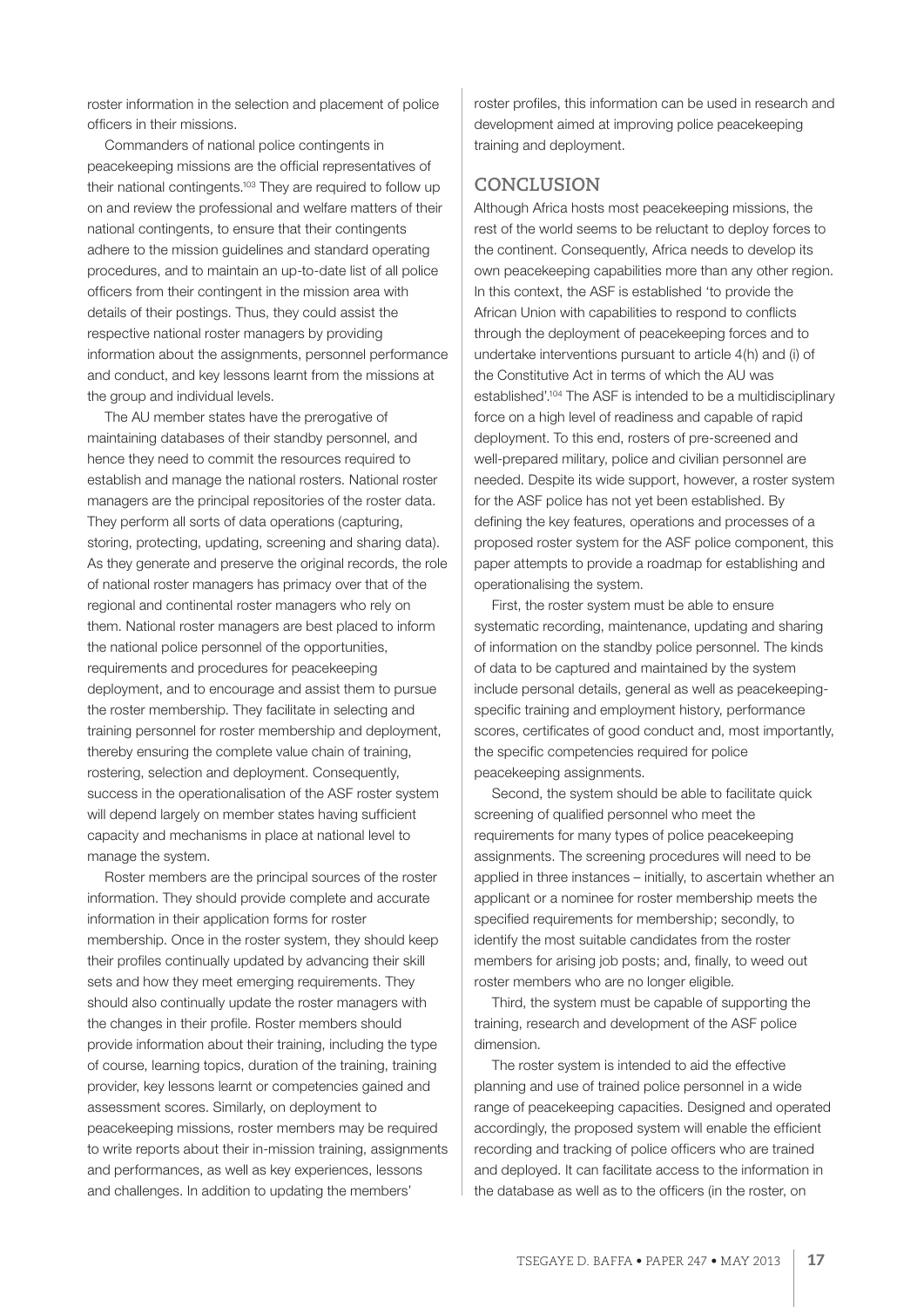deployment or having returned from deployment) for the purposes of research and surveys.

By providing a convenient means for assessing the needs of police peacekeeping training and the impact that training has had on personnel, the system will help ensure that ongoing training courses are relevant for emerging deployment needs. In light of this, the design of the system should allow records to be kept on the status of trained personnel, the performances of roster members deployed to peacekeeping missions, feedback from returning officers on their key lessons and challenges, and suggestions. This information would be conveyed to training institutions to help inform their training. In this way, the roster system serves as a link between training and deployment, and helps training to be more relevant to unfolding deployment needs.

To achieve these objectives, the roster system needs to have standardised features, processes and data technology, together with the requisite human and financial inputs. It should also be managed through clear and comprehensive guidelines regarding data operations and data sharing as well as the specific roles of the key actors in the course of the system's development and operations.

Establishing and operating the roster system require the concerted effort of several actors, including the AUC, RECs/RMs, member states and other relevant national authorities. Consequently, agreeing upon the significance, features, standards and operating procedures of the system, and winning the commitment of all stakeholders in terms of their specific roles, remain crucial.

According to Cilliers, the 'effective command and control of the ASF require the installation of an appropriate Africa-wide, integrated and interoperable command, control, communication and information system ... infrastructure, to link deployed units with mission HQs, as well as the AU, planning elements ... and regions'.105 The roster system may need to be part of such an integrated ASF communication and information system and strategy. When the police roster system proves itself to be effectively operational, it could perhaps be expanded to include other law-enforcement and rule-of-law professionals, such as public prosecutors, judges and prison-service managers needed for peacekeeping roles.

#### **NOTES**

A report of the United Nations Department of Public Information revealed that a larger challenge among the key issues recently facing UN peacekeeping is meeting demands for the recruitment of thousands of skilled police officers and civilian staff with the required expertise. See United Nations Department of Public Information*, United Nations peacekeeping: Meeting new challenges: frequently asked questions,* 2006, 9, http://books.google.co.ke/ books/about/United\_Nations\_peacekeeping.

html?id=EWOPAAAAMAAJ&redir\_esc=y (accessed 12 August 2012).

- 2 African Union, Policy framework for the establishment of the African Standby Force and military staff committee, April 2003, 18, 21, 41, 42.
- 3 Three subsequent 'roadmaps' have been developed following the AU's decision to establish the ASF. The roadmaps aim to provide clarity on the key steps required for the operationalisation of the ASF. The first (Roadmap I) was developed in 2005 and implemented from 2006 to 2008, Roadmap II from 2008 to 2010 and Roadmap III is currently being implemented (2011–2015).
- 4 See, for example, the report of the African standby force 5<sup>th</sup> annual training implementation workshop, held at the Kofi Annan International Peacekeeping Training Centre, Accra, Ghana, 6–8 December 2011.
- 5 See, for example, the progress report on the status of the operationalisation of the ASF, presented at the 4th ordinary meeting of specialised technical committee on defence, safety and security preparatory meeting of experts and 6th meeting of the African Chiefs of Defence Staff and Heads of Security and Safety Services held in Addis Ababa, Ethiopia, 3–7 December 2010.
- 6 See, for example, Solomon A Dersso, *The role and place of the African Standby Force within the African Peace and Security Architecture*, ISS Paper 209, Pretoria: Institute for Security Studies, January 2010, 7–12; Jakkie Cilliers and Johan Potgieter, The African Standby Force. In Ulf Engel and João G. Porto (eds), *Africa's new Peace and Security Architecture: Promoting norms, institutionalising solutions*, Burlington: Ashgate Publishing Limited, 2010, 111–141.
- 7 The paper draws predominantly on WJ Durch and ML England (eds), *Enhancing United Nations capacity to support post-conflict policing and rule of law,* Stimson Center report no. 63 rev. 1, Washington: The Stimson Center, 2010; and on a UN Department of Peacekeeping Operations (DPKO) study on the lessons learned in maintaining and managing rosters for peacekeeping deployment – see C Gourlay, *Lessons learned study: Rosters for the deployment of civilian experts in peace operations*, UN DPKO discussion paper, 2006, http://pbpu. unlb.org/pbps/Library/Rosters%20for%20the%20 deployment%20of%20Civilian%20Capabilities%2014%20 Feb%202006.pdf (accessed 4 September 2012).
- 8 The author was involved in developing database systems for police child-protection units in Ethiopia and Malawi.
- 9 K St-Pierre, *Then and now: Understanding the spectrum of complex peace operations*, Pearson Peacekeeping Centre, 2008, 1, http://www.pearsoncentre.org/Research+Reports (accessed 26 August 2012).
- 10 Ibid; UN Department of Peacekeeping Operations, *Handbook on United Nations multidimensional peacekeeping operations*, 2003, http://www. peacekeepingbestpractices.unlb.org/Pbps/library/ Handbook%20on%20UN%20PKOs.pdf (accessed 4 September 2012).
- 11 Gourlay, *Lessons learned study*, 5.
- 12 UN Department of Peacekeeping Operations, *Handbook on United Nations multidimensional peacekeeping operations*.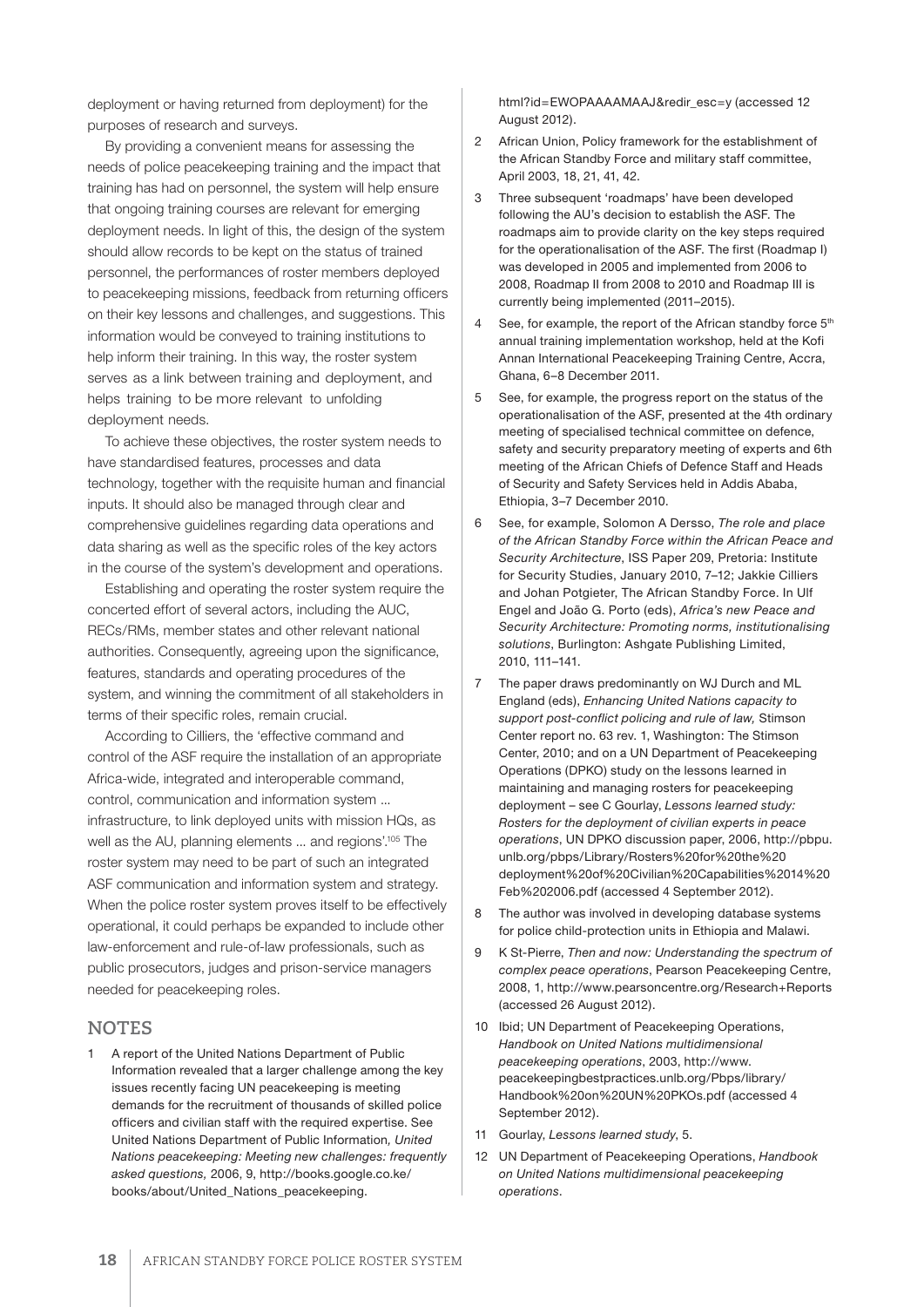- 13 UN DPKO, *UN Police magazine*, 9th edition, July 2012, http://www.un.org/en/peacekeeping/publications/ unpolmag/unpolmag\_09.pdf (accessed 4 September 2012).
- 14 UN Department of Peacekeeping Operations, *Handbook on United Nations multidimensional peacekeeping operations*.
- 15 DPKO, *UN Police magazine*, 14.
- 16 Ibid.
- 17 Computed based on the UN Police (UNPOL) statistical data provided by the DPKO. UN peacekeeping, Peacekeeping fact sheet archive, http://www.un.org/en/peacekeeping/ resources/statistics/factsheet\_archive.shtml (accessed 12 August 2012).
- 18 DPKO, *UN Police magazine*, 14.
- 19 Durch and England, *Enhancing United Nations capacity to support post-conflict policing and rule of law,* 15.
- 20 United Nations Department of Public Information, *United Nations peacekeeping*.
- 21 UN Department of Peacekeeping Operations, *Handbook on United Nations multidimensional peacekeeping operations*.
- 22 UN DPKO, Formed Police Units in United Nations peacekeeping operations, revised policy, Ref. 2009. 32, paragraph 8, http://www.un.org/en/peacekeeping/sites/ police/documents/formed\_police\_unit\_policy\_032010.pdf (accessed 6 September 2012).
- 23 Durch and England, *Enhancing United Nations capacity to support post-conflict policing and rule of law,* 2*.*
- 24 United Nations Department of Public Information, *United Nations peacekeeping*.
- 25 DPKO, Formed Police Units in United Nations peacekeeping operations.
- 26 DPKO, *UN Police magazine*.
- 27 Durch and England, *Enhancing United Nations capacity to support post-conflict policing and rule of law,* 27*.*
- 28 DPKO, Police Division, Guidelines for United Nations police officers on assignment with peacekeeping operations, DPKO/PD/2006/00135, 29 June 2007, https://cc.unlb.org/ COE%20Documents/Generic%20Guidelines%20-%20 Police%20(PCC)/Guidelines%20for%20United%20 Nations%20Police%20Officers%20on%20 Assignment%20with%20Peacekeeping%20 Operations%20(Jun%2007).pdf (accessed 6 September 2012).
- 29 Durch and England, *Enhancing United Nations capacity to support post-conflict policing and rule of law,* 15*.*
- 30 Ibid., 5.
- 31 Ibid., 45.
- 32 Ibid., 47.
- 33 Ibid., 17.
- 34 UNPOL, Standing Police Capacity, http://www.un.org/en/ peacekeeping/sites/police/capacity, 1 (accessed 6 September 2012).
- 35 DPKO, Police Division, The UN police mission: Strategies and activities for the years ahead, http://www.un.org/en/ peacekeeping/sites/police/division.shtml (accessed 15 June 2012).
- 36 UNPOL, Standing Police Capacity.
- 37 Ibid.
- 38 DPKO, Police Division, The UN police mission: Strategies and activities for the years ahead.
- 39 Durch and England, *Enhancing United Nations capacity to support post-conflict policing and rule of law,* 60.
- 40 Estimates based on the data from DPKO peacekeeping fact sheet archive, http://www.un.org/en/peacekeeping/ resources/statistics/factsheet\_archive.shtml (accessed 12 August 2012).
- 41 Kofi A. Annan, quoted in United Nations Department of Public Information, *United Nations peacekeeping*, 2005.
- 42 Alfred G. Nhema, Introduction, in Alfred G. Nhema (ed), *The quest for peace in Africa: Transformations, democracy and public policy*, Addis Ababa: International Books with OSSERA, 2004, 1–21, 1.
- 43 Dersso, *The role and place of the African Standby Force within the African Peace and Security Architecture*.
- 44 Nhema, *The quest for peace in Africa.*
- 45 Henry Anyidoho*,* Lessons learned during peacekeeping operations in Africa, in *Conflict management, peacekeeping and peacebuilding*, ISS Monograph no. 10, April 1997, http://www.iss.co.za/pubs/monographs/No10/ Anyidoho.html (accessed 17 August 2012).
- 46 Dersso, *The role and place of the African Standby Force within the African Peace and Security Architecture*, 2.
- 47 Wario R. Adano and Fatuma Daudi, *Links between climate change, conflict and governance in Africa*, ISS Paper 234, Pretoria: Institute for Security Studies, May 2012, 2.
- 48 Richard Downie and Jennifer G. Cooke, *Assessing risks to stability in sub-Saharan Africa*, Centre for Strategic and International Studies (CSIS) Africa Program, 2011, http:// csis.org/files/publication/110707\_Downie\_OverviewReport\_ Web.pdf (accessed 7 September 2012).
- 49 See Merara Gudina, Federalism: Some trends of ethnic conflicts and their management in Ethiopia, in Nhema, *The quest for peace in Africa,* 51–72; International Crisis Group, Ethiopia: *Ethnic federalism and its discontents*, Africa Report no. 153, 4 September 2009, http://www.crisisgroup. org/~/media/Files/africa/horn-of-africa/ethiopia-eritrea/ Ethiopia%20Ethnic%20Federalism%20and%20Its%20 Discontents.ashx (accessed 7 September 2012); Terrence Lyons, *Ethiopia: Assessing risks to stability*, Centre for Strategic & International Studies (CSIS) Africa Program, 2011, http://csis.org/files/publication/110623\_Lyons\_ Ethiopia\_Web.pdf (accessed 7 September 2012).
- 50 Constitutive Act of the African Union, adopted by the 36th Ordinary Session of the Assembly of Heads of State and Government in Lomé, Togo, 11 July 2000, Article 4(h).
- 51 *Protocol relating to the establishment of the Peace and Security Council of the African Union,* Article 2(1).
- 52 Dersso, *The role and place of the African Standby Force within the African Peace and Security Architecture*.
- 53 African Standby Force Training Policy, final draft, November 2006, http://www.apsta-africa.org/ documentation/APSTA\_ASF%20Manuals/ASF%20 Training%20Policy.pdf (accessed 7 September 2012).
- 54 Cilliers, *The African Standby Force*, 111.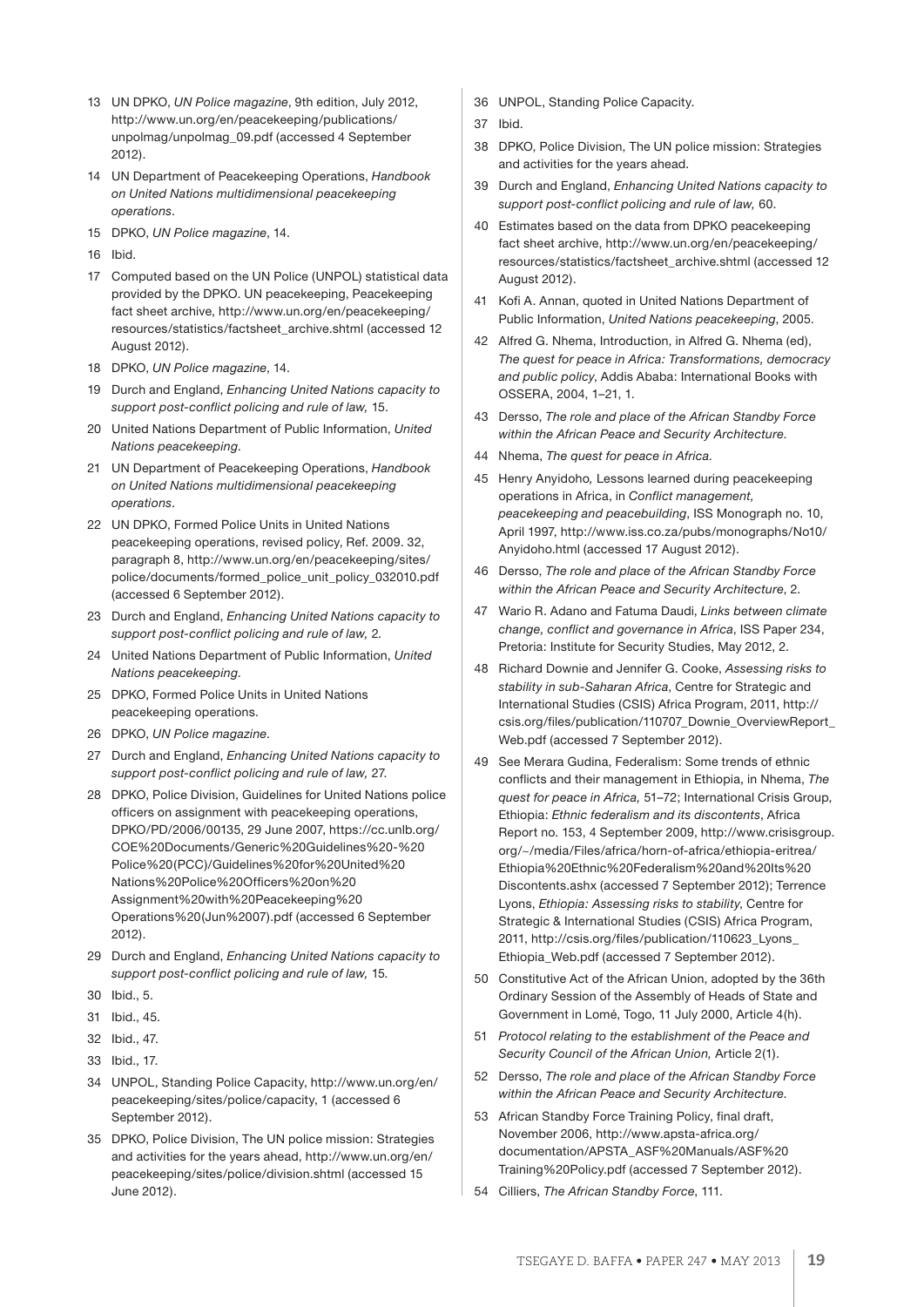- 55 The five regional arrangements are the East African Standby Force (EASF); the Economic Community of West African States (ECOWAS) Standby Force (ESF); the Economic Community of Central African States (ECCAS) Standby Force; the North African Regional Capability (NARC) Standby Force and the Southern African Development Community (SADC) Standby Force (SSF).
- 56 Jakkie Cilliers, *The African Standby Force*: *An update on progress,* ISS Paper 160, Pretoria: Institute for Security Studies, March 2008, 2.
- 57 AU, Policy framework for the establishment of the African Standby Force and military staff committee.
- 58 Cilliers and Potgieter, *The African Standby Force*.
- 59 Cedric de Coning and Yvonne Kasumba (eds), *The civilian dimension of the African Standby Force*, Durban: ACCORD, 2010, 49.
- 60 East African Standby Force Coordination Mechanism (EASFCOM), *Training for peace programme assessment report to Royal Norwegian Ministry of Foreign Affairs,* 27 October 2011, 3; Dersso, *The role and place of the African Standby Force within the African Peace and Security Architecture*, 22.
- 61 De Coning and Kasumba, *The civilian dimension of the African Standby Force*, 45.
- 62 Ibid., 49.
- 63 Ibid., 49
- 64 Ibid., 50.
- 65 Ibid., 51.
- 66 DPKO, *UN Police magazine*.
- 67 AU, Policy framework for the establishment of the African Standby Force and military staff committee.
- 68 Gourlay, *Lessons learned study.*
- 69 Ann-Marie Orler, police adviser, Department of Peacekeeping Operations, in DPKO, *UN Police magazine*.
- 70 Gourlay, *Lessons learned study.*
- 71 Ibid., 7.
- 72 UN Department of Field Support, Standard operating procedures for staff selection in UN peace operations, 2008.
- 73 UN Careers, INPIRA Roster, https://careers.un.org/lbw/ attachments/Inspira/At\_a\_Glance/ RostersforApplicantsAtaGlance.pdf (accessed 23 December 2012).
- 74 Ibid., 38.
- 75 See Durch and England, *Enhancing United Nations capacity to support post-conflict policing and rule of law*, 43.
- 76 Thorsten Benner, Stephan Mergenthaler and Philipp Rotmann, *The new world of UN peace operations: Learning to build peace?* New York: Oxford University Press, 2011, 85.
- 77 Durch and England, *Enhancing United Nations capacity to support post-conflict policing and rule of law*, 16.
- 78 Gourlay, *Lessons learned study, 6.*
- 79 Ibid., 18.
- 80 Ibid., 23.
- 81 Elling N. Tjønneland and Chris Albertyn, *Navigating Complexity: A review of training for peace in Africa*, draft

report, April 2010, http://www.norad.no/en/tools-andpublications/publications/publication?key=198782 (accessed 20 September 2012).

- 82 Durch and England, *Enhancing United Nations capacity to support post-conflict policing and rule of law*, 17.
- 83 DPKO, *UN Police magazine*, 10.
- 84 Durch and England, *Enhancing United Nations capacity to support post-conflict policing and rule of law*, 56.
- 85 DPKO, Formed Police Units in United Nations peacekeeping operations.
- 86 De Coning and Kasumba, *The civilian dimension of the African Standby Force*, 49.
- 87 DPKO, Formed Police Units in United Nations peacekeeping operations, 3.
- 88 See, for example, UN Department of Peacekeeping Operations, *Handbook on United Nations multidimensional peacekeeping operations*, 2003, http://www. peacekeepingbestpractices.unlb.org/Pbps/library/ Handbook%20on%20UN%20PKOs.pdf (accessed 4 September 2012); DPKO, *UN Police magazine*.
- 89 De Coning and Kasumba, *The civilian dimension of the African Standby Force*, 47.
- 90 See DPKO, *UN Police magazine*, 19.
- 91 See Gourlay, *Lessons learned study*, 56, Annex 3: The Canada experience.
- 92 Gourlay, *Lessons learned study*, The Switzerland experience.
- 93 Ibid., 9.
- 94 Ibid., 9.
- 95 DPKO, Formed Police Units in United Nations peacekeeping operations.
- 96 Policy framework for the establishment of the African Standby Force and military staff committee.
- 97 Gourlay, *Lessons learned study*.
- 98 Ibid., 11.
- 99 Policy framework for the establishment of the African Standby Force and military staff committee, 2.
- 100 Gourlay, *Lessons learned study*, 24.
- 101 Ibid., 22.
- 102 Dersso, *The role and place of the African Standby Force within the African Peace and Security Architecture*, 7.
- 103 DPKO, Police Division, Guidelines for United Nations police officers on assignment with peacekeeping operations.
- 104 Cilliers, *The African Standby Force*: *An update on progress,* 1.
- 105 Cilliers and Potgieter, *The African Standby Force*, 113.
- 106 The entries in this section are reproduced from DPKO, *UN Police magazine*, 19.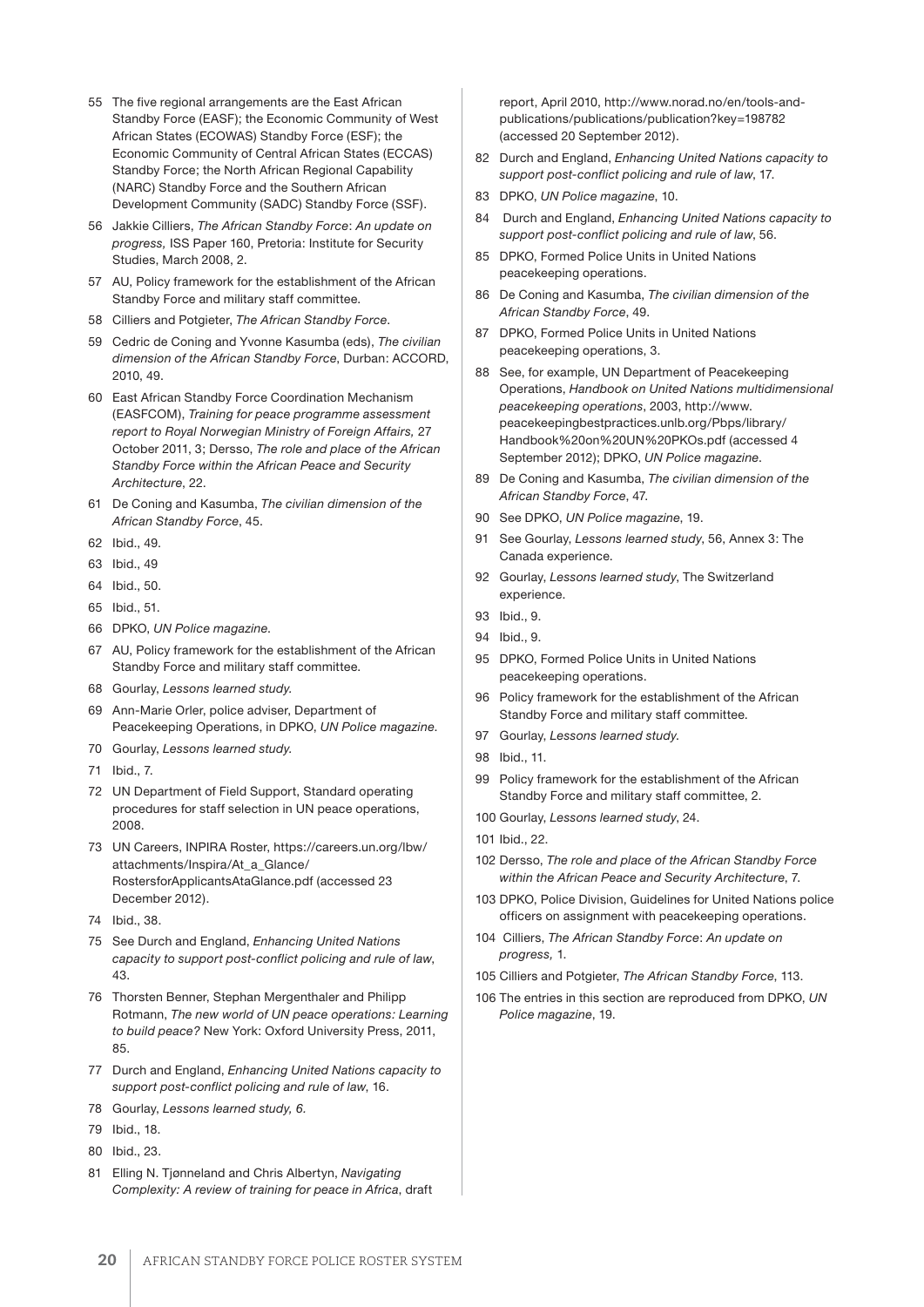### **ANNEX**

## *Sample of roster file layout form (RFLF)*

| 1. Personal particulars               |     |           |    |                                |                                                                |                   |  |                               |  |        |             |  |
|---------------------------------------|-----|-----------|----|--------------------------------|----------------------------------------------------------------|-------------------|--|-------------------------------|--|--------|-------------|--|
| Personal ID number:                   |     | Sex       |    | Date of birth                  |                                                                | Marital status    |  |                               |  |        | Nationality |  |
| Names:                                |     |           |    |                                |                                                                |                   |  |                               |  |        |             |  |
| Physical address:                     |     | P.O. Box: |    |                                | Telephone:                                                     |                   |  |                               |  |        | E-mail:     |  |
|                                       |     |           |    |                                |                                                                |                   |  |                               |  |        |             |  |
| 2. General education and training     |     |           |    |                                |                                                                |                   |  |                               |  |        |             |  |
|                                       |     |           | No |                                | Remark: period/duration, place, field of study, language, etc. |                   |  |                               |  |        |             |  |
| Secondary-school leaving certificate  |     |           |    |                                |                                                                |                   |  |                               |  |        |             |  |
| Basic police training                 |     |           |    |                                |                                                                |                   |  |                               |  |        |             |  |
| Police officer cadet training         |     |           |    |                                |                                                                |                   |  |                               |  |        |             |  |
| Professional diploma                  |     |           |    |                                |                                                                |                   |  |                               |  |        |             |  |
| Bachelor degree                       |     |           |    |                                |                                                                |                   |  |                               |  |        |             |  |
| Master's degree                       |     |           |    |                                |                                                                |                   |  |                               |  |        |             |  |
| Doctoral degree                       |     |           |    |                                |                                                                |                   |  |                               |  |        |             |  |
| 3. Employment history                 |     |           |    |                                |                                                                |                   |  |                               |  |        |             |  |
| <b>Dates</b>                          |     | Position  |    |                                | Employer                                                       |                   |  | Supervisor's name and contact |  |        |             |  |
|                                       |     |           |    |                                |                                                                |                   |  |                               |  |        |             |  |
|                                       |     |           |    |                                |                                                                |                   |  |                               |  |        |             |  |
|                                       |     |           |    |                                |                                                                |                   |  |                               |  |        |             |  |
|                                       |     |           |    |                                |                                                                |                   |  |                               |  |        |             |  |
|                                       |     |           |    | 4. Certificate of good conduct |                                                                |                   |  |                               |  |        |             |  |
|                                       | Yes | No        |    | Description/remark             |                                                                |                   |  |                               |  |        |             |  |
| Certificate of good conduct presented |     |           |    |                                |                                                                |                   |  |                               |  |        |             |  |
| Free from disciplinary allegations    |     |           |    |                                |                                                                |                   |  |                               |  |        |             |  |
| Free from human-rights allegations    |     |           |    |                                |                                                                |                   |  |                               |  |        |             |  |
| Free from criminal allegations        |     |           |    |                                |                                                                |                   |  |                               |  |        |             |  |
| 5. Peacekeeping training              |     |           |    |                                |                                                                |                   |  |                               |  |        |             |  |
|                                       |     | Yes       | No | Period/<br>duration            |                                                                | Provider<br>Place |  | <b>Score</b>                  |  | Remark |             |  |
| Basic FPU training                    |     |           |    |                                |                                                                |                   |  |                               |  |        |             |  |
| Basic IPO training                    |     |           |    |                                |                                                                |                   |  |                               |  |        |             |  |
| Operational leadership training       |     |           |    |                                |                                                                |                   |  |                               |  |        |             |  |
| Senior PSO leadership training        |     |           |    |                                |                                                                |                   |  |                               |  |        |             |  |
| UNPOC trainers' training              |     |           |    |                                |                                                                |                   |  |                               |  |        |             |  |
| Other specialised training            |     |           |    |                                |                                                                |                   |  |                               |  |        |             |  |
| 6. Selection and assessment test      |     |           |    |                                |                                                                |                   |  |                               |  |        |             |  |
|                                       |     | Yes       | No | Period                         |                                                                | Place             |  | Score                         |  |        | Remark      |  |
| UN SAT                                |     |           |    |                                |                                                                |                   |  |                               |  |        |             |  |
| AU or ASF SAT                         |     |           |    |                                |                                                                |                   |  |                               |  |        |             |  |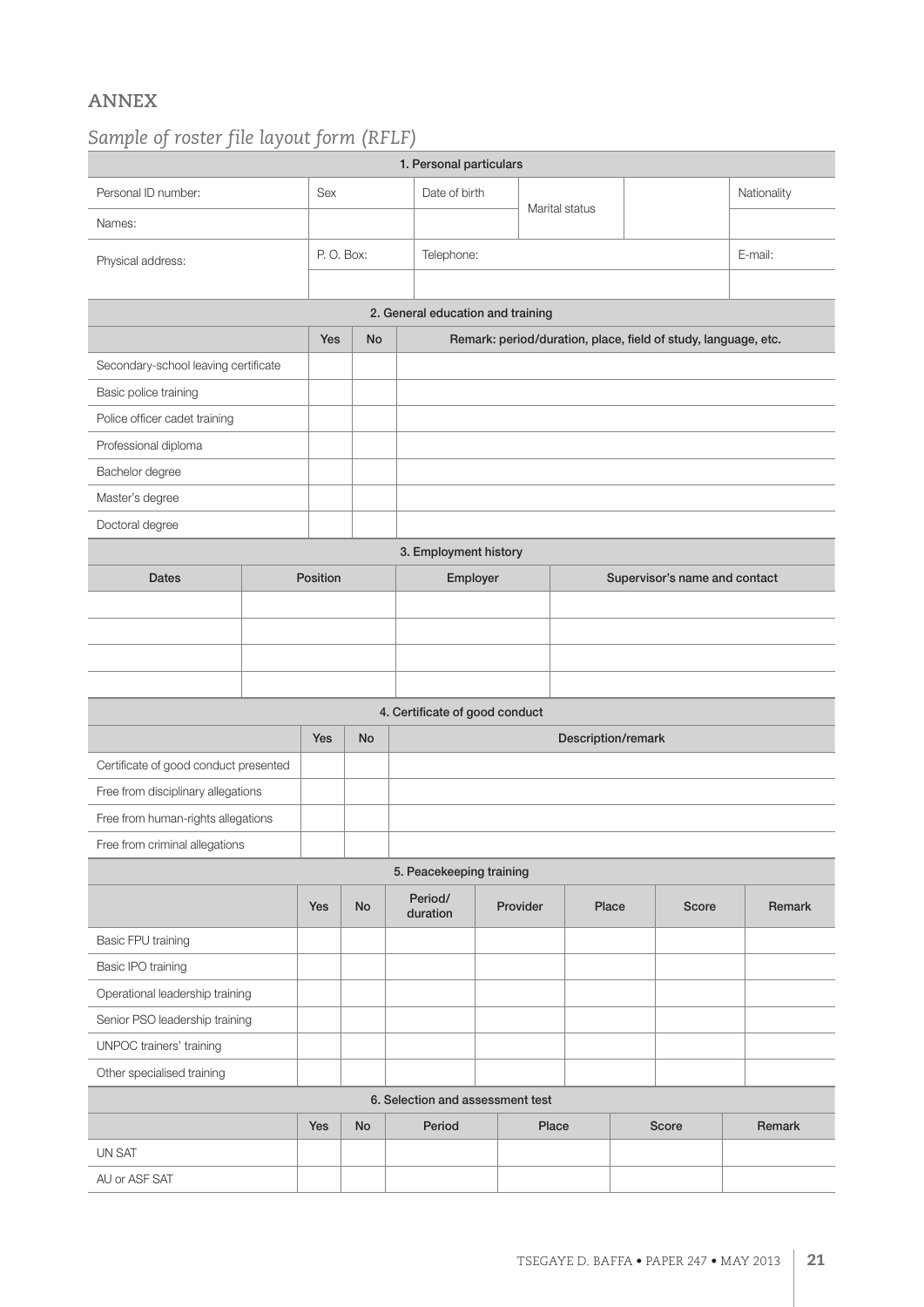| 6. Selection and assessment test                                                                                                                                                                      |     |    |        |                                   |             |              |                      |        |        |  |
|-------------------------------------------------------------------------------------------------------------------------------------------------------------------------------------------------------|-----|----|--------|-----------------------------------|-------------|--------------|----------------------|--------|--------|--|
|                                                                                                                                                                                                       | Yes | No |        | Period<br>Place                   |             | <b>Score</b> |                      | Remark |        |  |
| Others                                                                                                                                                                                                |     |    |        |                                   |             |              |                      |        |        |  |
| 7. Basic skills/requirements                                                                                                                                                                          |     |    |        |                                   |             |              |                      |        |        |  |
| Language                                                                                                                                                                                              | Yes | No | High   |                                   |             | Average      | Low                  |        | Remark |  |
| English                                                                                                                                                                                               |     |    |        |                                   |             |              |                      |        |        |  |
| French                                                                                                                                                                                                |     |    |        |                                   |             |              |                      |        |        |  |
| Arabic                                                                                                                                                                                                |     |    |        |                                   |             |              |                      |        |        |  |
| Portuguese                                                                                                                                                                                            |     |    |        |                                   |             |              |                      |        |        |  |
| Others                                                                                                                                                                                                |     |    |        |                                   |             |              |                      |        |        |  |
| Other skills/requirements                                                                                                                                                                             |     |    |        |                                   |             |              |                      |        |        |  |
| Driving                                                                                                                                                                                               |     |    |        |                                   |             |              |                      |        |        |  |
| Firearms                                                                                                                                                                                              |     |    |        |                                   |             |              |                      |        |        |  |
| Computer                                                                                                                                                                                              |     |    |        |                                   |             |              |                      |        |        |  |
| 8. Peacekeeping mission experience                                                                                                                                                                    |     |    |        |                                   |             |              |                      |        |        |  |
|                                                                                                                                                                                                       | Yes | No | Period |                                   | Position(s) |              | Performance<br>score |        | Remark |  |
| Have mission experience                                                                                                                                                                               |     |    |        |                                   |             |              |                      |        |        |  |
| Name of mission(s) deployed to:                                                                                                                                                                       |     |    |        |                                   |             |              |                      |        |        |  |
|                                                                                                                                                                                                       |     |    |        |                                   |             |              |                      |        |        |  |
|                                                                                                                                                                                                       |     |    |        |                                   |             |              |                      |        |        |  |
|                                                                                                                                                                                                       |     |    |        |                                   |             |              |                      |        |        |  |
|                                                                                                                                                                                                       |     |    |        | 9. Specific skills <sup>106</sup> |             |              |                      |        |        |  |
|                                                                                                                                                                                                       |     |    |        | <b>Yes</b>                        | <b>No</b>   |              |                      | Low    | Remark |  |
| Skill set/category and specific area of expertise                                                                                                                                                     |     |    |        |                                   |             | High         | Average              |        |        |  |
| Police operation and security                                                                                                                                                                         |     |    |        |                                   |             |              |                      |        |        |  |
| Planning and running critical police/security operations (elections,<br>demonstration, public events, etc.)                                                                                           |     |    |        |                                   |             |              |                      |        |        |  |
| Public order (FPU-related)                                                                                                                                                                            |     |    |        |                                   |             |              |                      |        |        |  |
| VIP protection and security                                                                                                                                                                           |     |    |        |                                   |             |              |                      |        |        |  |
| Traffic management                                                                                                                                                                                    |     |    |        |                                   |             |              |                      |        |        |  |
| Airport security and security of other strategic infrastructures                                                                                                                                      |     |    |        |                                   |             |              |                      |        |        |  |
| Border security, customs, riverside police, immigration, etc.                                                                                                                                         |     |    |        |                                   |             |              |                      |        |        |  |
| Transnational crime operations, Interpol, operations to combat<br>trafficking in human beings, drugs and weapons                                                                                      |     |    |        |                                   |             |              |                      |        |        |  |
| Special police (SWAT, rapid reaction units, anti-terrorist,<br>undercover operation)                                                                                                                  |     |    |        |                                   |             |              |                      |        |        |  |
| Crime management/crime prevention                                                                                                                                                                     |     |    |        |                                   |             |              |                      |        |        |  |
| Crime scene management                                                                                                                                                                                |     |    |        |                                   |             |              |                      |        |        |  |
| Suspect/witness interview                                                                                                                                                                             |     |    |        |                                   |             |              |                      |        |        |  |
| Crime investigation (serious crimes, fraud, homicide, burglary,<br>SGBV)                                                                                                                              |     |    |        |                                   |             |              |                      |        |        |  |
| Criminal records/database management                                                                                                                                                                  |     |    |        |                                   |             |              |                      |        |        |  |
| Crime data analysis, crime trend recognition                                                                                                                                                          |     |    |        |                                   |             |              |                      |        |        |  |
| Criminal intelligence analysis and management                                                                                                                                                         |     |    |        |                                   |             |              |                      |        |        |  |
| Forensics, including crime evidence presentation, fingerprints,<br>ballistics, firearm examination, DNA, pathology, handwriting and<br>fraudulent document identification, money counterfeiting, etc. |     |    |        |                                   |             |              |                      |        |        |  |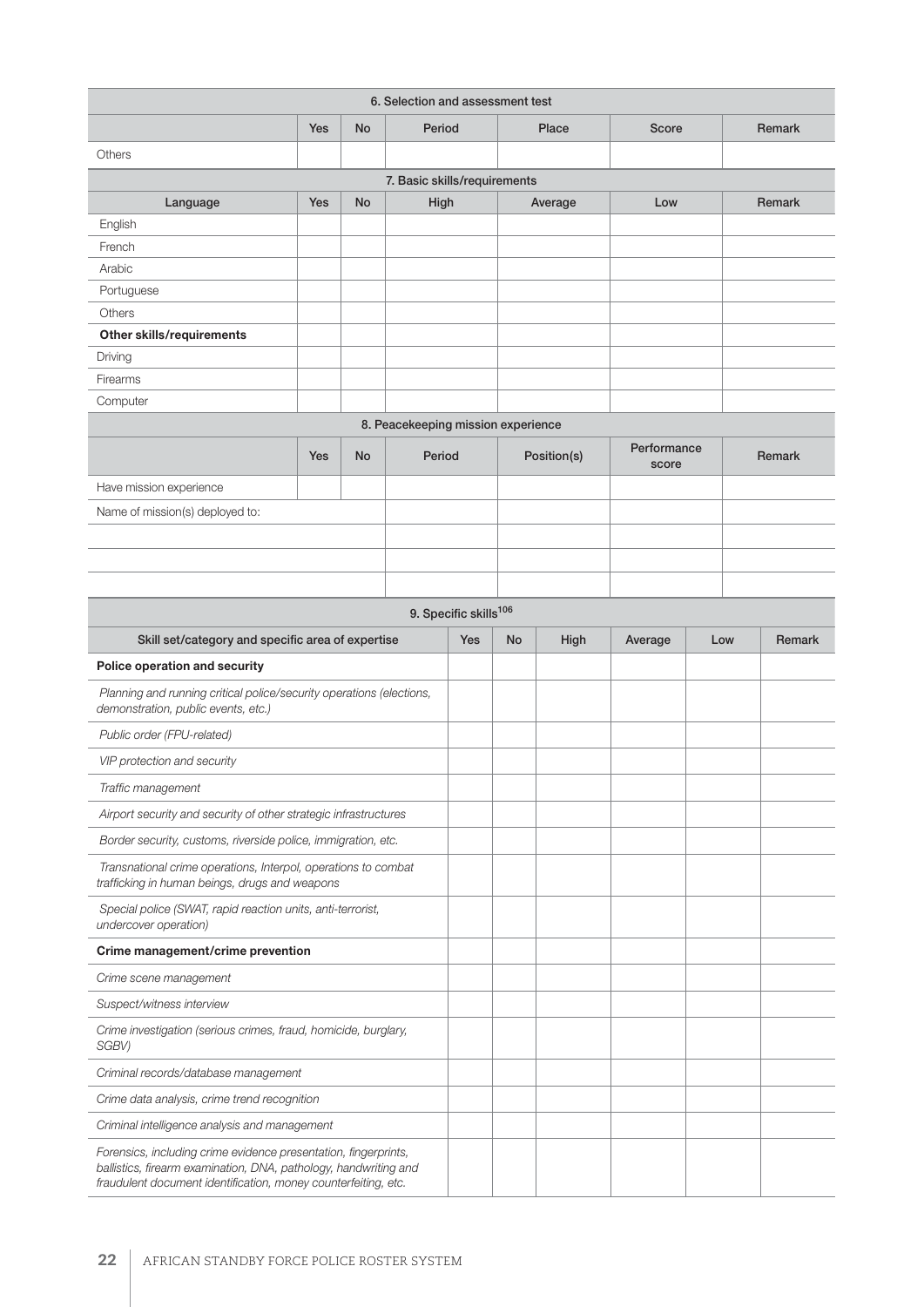| 9. Specific skills <sup>106</sup>                                                                                                                                        |            |    |      |         |     |               |  |  |  |  |  |
|--------------------------------------------------------------------------------------------------------------------------------------------------------------------------|------------|----|------|---------|-----|---------------|--|--|--|--|--|
| Skill set/category and specific area of expertise                                                                                                                        | <b>Yes</b> | No | High | Average | Low | <b>Remark</b> |  |  |  |  |  |
| Community policing                                                                                                                                                       |            |    |      |         |     |               |  |  |  |  |  |
| Traditional policing (paramount, tribal, nomad-focused, etc.)                                                                                                            |            |    |      |         |     |               |  |  |  |  |  |
| Administration                                                                                                                                                           |            |    |      |         |     |               |  |  |  |  |  |
| Police infrastructure administration                                                                                                                                     |            |    |      |         |     |               |  |  |  |  |  |
| Fiscal management, budget development, payroll system<br>management, financial auditing                                                                                  |            |    |      |         |     |               |  |  |  |  |  |
| Procurement, logistics, asset management, fleet management,<br>tenders and contracts                                                                                     |            |    |      |         |     |               |  |  |  |  |  |
| Human-resource management                                                                                                                                                |            |    |      |         |     |               |  |  |  |  |  |
| Internal affairs, discipline management                                                                                                                                  |            |    |      |         |     |               |  |  |  |  |  |
| Audit and inspection of police units                                                                                                                                     |            |    |      |         |     |               |  |  |  |  |  |
| Legal support and legal drafting                                                                                                                                         |            |    |      |         |     |               |  |  |  |  |  |
| Management                                                                                                                                                               |            |    |      |         |     |               |  |  |  |  |  |
| Supervision/command of police units                                                                                                                                      |            |    |      |         |     |               |  |  |  |  |  |
| Project design and management                                                                                                                                            |            |    |      |         |     |               |  |  |  |  |  |
| Institution building                                                                                                                                                     |            |    |      |         |     |               |  |  |  |  |  |
| Organisational planning                                                                                                                                                  |            |    |      |         |     |               |  |  |  |  |  |
| Police reform and restructuring                                                                                                                                          |            |    |      |         |     |               |  |  |  |  |  |
| <b>Training</b>                                                                                                                                                          |            |    |      |         |     |               |  |  |  |  |  |
| Training organisation and management                                                                                                                                     |            |    |      |         |     |               |  |  |  |  |  |
| Training curriculum and training plans development                                                                                                                       |            |    |      |         |     |               |  |  |  |  |  |
| General training delivery (including in-service training) in the areas<br>of basic training, leadership training, general policing, police<br>legislation, ethics, etc.) |            |    |      |         |     |               |  |  |  |  |  |
| Tactical training including training in self-defence, police formations,<br>procedures such as arrest, search, detention, etc.                                           |            |    |      |         |     |               |  |  |  |  |  |
| Weapons handling training (non lethal and fire arms)                                                                                                                     |            |    |      |         |     |               |  |  |  |  |  |
| Language training                                                                                                                                                        |            |    |      |         |     |               |  |  |  |  |  |
| <b>Technical support</b>                                                                                                                                                 |            |    |      |         |     |               |  |  |  |  |  |
| Weaponry: armoury management and inspection, gunsmith,<br>weapon safety and storage, shooting range construction, explosive<br>handling, etc.                            |            |    |      |         |     |               |  |  |  |  |  |
| IT: database development and administration, system design,<br>computer programming, network specialist, etc.                                                            |            |    |      |         |     |               |  |  |  |  |  |
| Communication: radio and data communication system<br>establishment and management, police radio network installation<br>and maintenance, etc.                           |            |    |      |         |     |               |  |  |  |  |  |
| Police surveillance: equipment installation, running operations, use<br>of evidence, etc.                                                                                |            |    |      |         |     |               |  |  |  |  |  |
| Public information                                                                                                                                                       |            |    |      |         |     |               |  |  |  |  |  |
| Civil engineering: construction projects, building standards,<br>architecture, building plan development, etc.                                                           |            |    |      |         |     |               |  |  |  |  |  |
| Medical services                                                                                                                                                         |            |    |      |         |     |               |  |  |  |  |  |